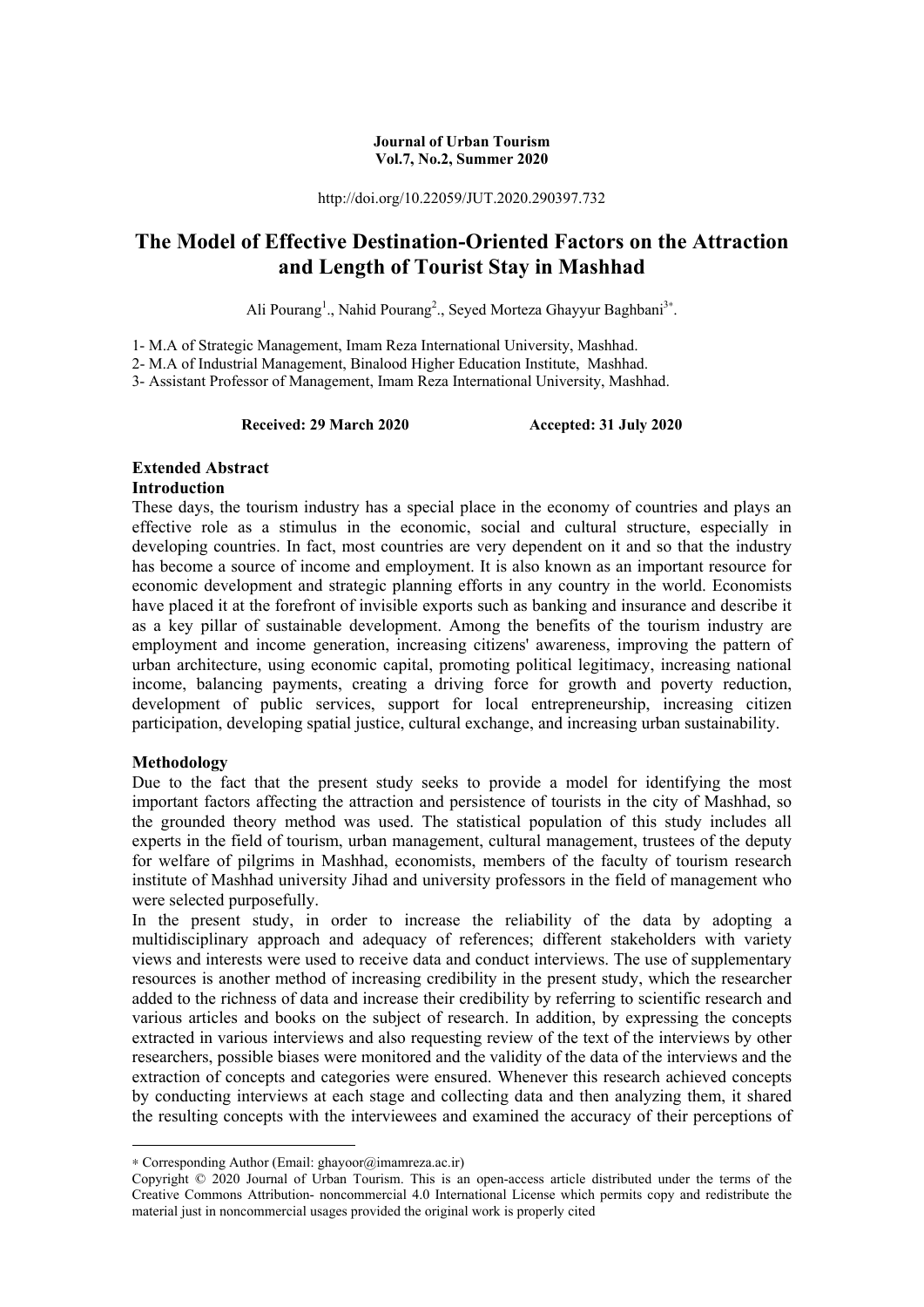their statements. Finally, the emergence of the final categories and structures was confirmed through the participation of the interviewees and their corrective opinions were applied.

#### **Results and discussion**

The tourism industry is one of the most important sectors of the global economy, which continues to grow and plays an important role in strengthening the economy of countries, increasing per capita GDP, developing job opportunities, developing cultural, social, political and security effects of tourism destinations. In this industry, in addition to attracting tourists, the length of stay of tourists is also one of the important variables. Many researchers believe that the extent of the positive effects of tourism on communities depends on the length of stay of tourists. The longer the tourist stays at the tourism destination, the higher the hotel occupancy rate and the expenses of tourist, and therefore the tourism destination will achieve more benefit. Consequently, the study of the tourism industry requires attention to both dimensions, namely attracting more tourists and increasing the length of their stay. Factors affecting the attraction and persistence of tourists in tourism destinations are divided into two categories of ones that related to tourists and the destination (destination-oriented). Obviously, city managers do not have much effect on the factors related to tourists, and any effort to improve the conditions of the destination to increase the attraction and persistence of tourists depends on recognizing the factors that affect these variables. So, the main purpose of the study was to identify the effective factors on the tourist attraction in Mashhad from the perspective of experts. Thus, the present study tried to extract the concepts and categories of the text of the interviews after conducting semi-structured interviews with experts on the subject of research and analyzing the findings with the Grounded theory method that effectively explain the main purpose of the research. Accordingly, after analyzing the data, the researchers were able to extract seven important and influential macro categories, which themselves included 33 sub-categories in the form of concept.

#### **Conclusion**

According to the examination of the proposed model for effective destination-oriented factors on the attraction and persistence of tourists in Mashhad, it is observed that the improvement and strengthening of identified factors is beyond the power of local managers and trustees, so that it requires the efforts and empathy of all stakeholders and trustees at the local, provincial and national levels. Therefore, recognition of these factors by tourism managers in Mashhad can significantly help improve the planning of effective factors on the attraction and persistence of tourists in this city.

**Keywords:** Tourist attraction, Length of tourists stay, Destination-oriented factors, Mashhad tourism, Grounded theory method.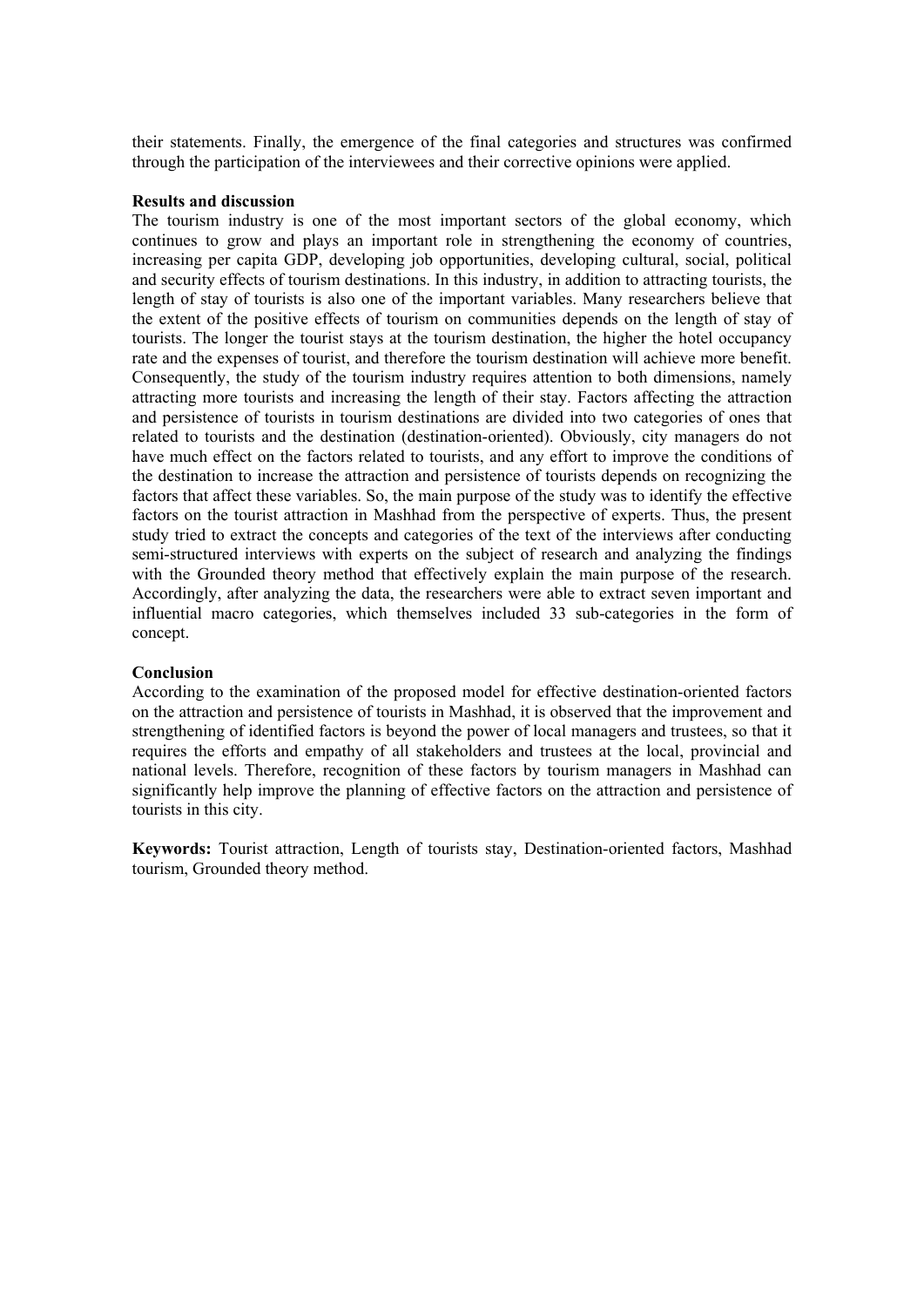**فصلنامه گردشگري شهري، دورة ،7 شمارة ،2 تابستان 1399 صص. 51-69** http://doi.org/10.22059/JUT.2020.290397.732

# **ارائه مدل عوامل مقصد محور مؤثر بر گرايش به مقصد و طول مدت اقامت گردشگران مطالعه موردي: شهر مشهد**

**علي پورنگ -** كارشناس ارشد مديريت استراتژيك، دانشگاه بين المللي امام رضا (ع)، مشهد، ايران **ناهيد پورنگ -** كارشناس ارشد مديريت صنعتي، موسسه آموزش عالي بينالود، مشهد، ايران **-** استاديار مديريت، دانشگاه بين المللي امام رضا (ع)، مشهد، ايران<sup>1</sup> **سيد مرتضي غيور باغباني**

**دريافت مقاله: 1399/01/10 پذيرش مقاله: 1399/05/10** 

## **چكيده**

ازجمله مهمترين راههاي درآمدزايي و برونرفت از مشكلات اقتصادي درصحنههاي بينالمللي، ملـي، منطقـهاي، ناحيهاي و محلي تقويت صنعت گردشگري و توجه ويژه به آن است . كلانشـهر مـشهد، بـه دليـل وجـود بارگـاه مقدس امام رضا (ع) و دارا بودن جاذبههاي متنوع ديگر، پتانسيل و ظرفيت قابلتوجهي در جذب گردشـگران دارد. بر اين اساس هدف اصلي پژوهش حاضر ارائه الگوي عوامل مقصد محور مؤثر برجذب و مدت اقامت گردشـگر در شهر مشهد ميباشد كه بهمنظور دستيابي به اين هدف از رويكرد كيفي با اسـتراتژي داده بنيـاد بهـره گرفتـهشـده است. بدين ترتيب كه نظرات خبرگان در ارتباط با عواملي كه ميتوانند بر گرايش و طول مدت اقامت گردشـگران در شهر مشهد مؤثر باشند، طي مصاحبههاي نيمه ساختاريافته جمعآوريشده سـپس بـه كمـك روش داده بنيـاد، مفاهيم، كدهاي باز و مقولههاي مرتبط استخراج و استنباط گرديد. پس از انجام دوازده مصاحبه و بررسي و تفسير دادهها، 34 مقوله فرعي در قالب 7 مقوله اصلي استخراج گرديد و اشباع نظري حاصل شد. نتايج نشان ميدهد كه عوامل «قانوني و دولتي» (مديريت يكپارچه، تدوين و اجراي قوانين حامي گردشگر، عوامل ايـدئولوژيك و روابـط بينالمللي، ثبات حاكميت و امنيت ملي، استقرار و توسعه دولت الكترونيك)، «مديريتي» (مديريت فضاي كالبـدي شهر، توجه به مبلمان شهري، مديريت تصوير برند مقصد، مديريت ترافيك، سوغات، توسعه سرمايه گذاري پايدار)، «رفاهي» (اقامت و اسكان، تسهيلات حملونقل، خوراك، رويدادها، مراكـز تجـاري و بازارهـاي محلـي، ايمنـي و امنيت، تبديل ارز و سهولت خريد، راهنماي گردشگر، بهداشت و درمان)، «زيرسـاختي» (مـسيرهاي دسترسـي بـه مقصد و جاذبههاي آن، زيرساختهاي گردشگري و فضاهاي سرگرمي و تفريحي، پايگـاههـاي داده و اطلاعـات، امكانات ارتباطي و مخابراتي)، «اقتصادي» (هزينـههـاي گردشـگري، تـسهيلات مـالي گردشـگري)، «فرهنگـي اجتماعي» (اعتماد اجتماعي، نگرش جامعه ميزبان، تعامل جامعه ميزبان) و «بازاريابي» (آموزش، هوشـمند سـازي، آگاهيرساني و تبليغات براي گردشگران، آگاهيرساني و تبليغات براي سرمايهگذاران، تحقيقات) بهعنـوان عوامـل مقصد محور بر گرايش و طول مدت اقامت گردشگر در شهر مشهد تأثير دارند.

**واژههاي كليدي:** گرايش گردشگر به مقصد، طول مدت اقامـت گردشـگر، عوامـل مقـصد محـور، گردشـگري مشهد، داده بنياد.

Email: ghayoor@imamreza.ac.ir مسئول نويسنده .1

1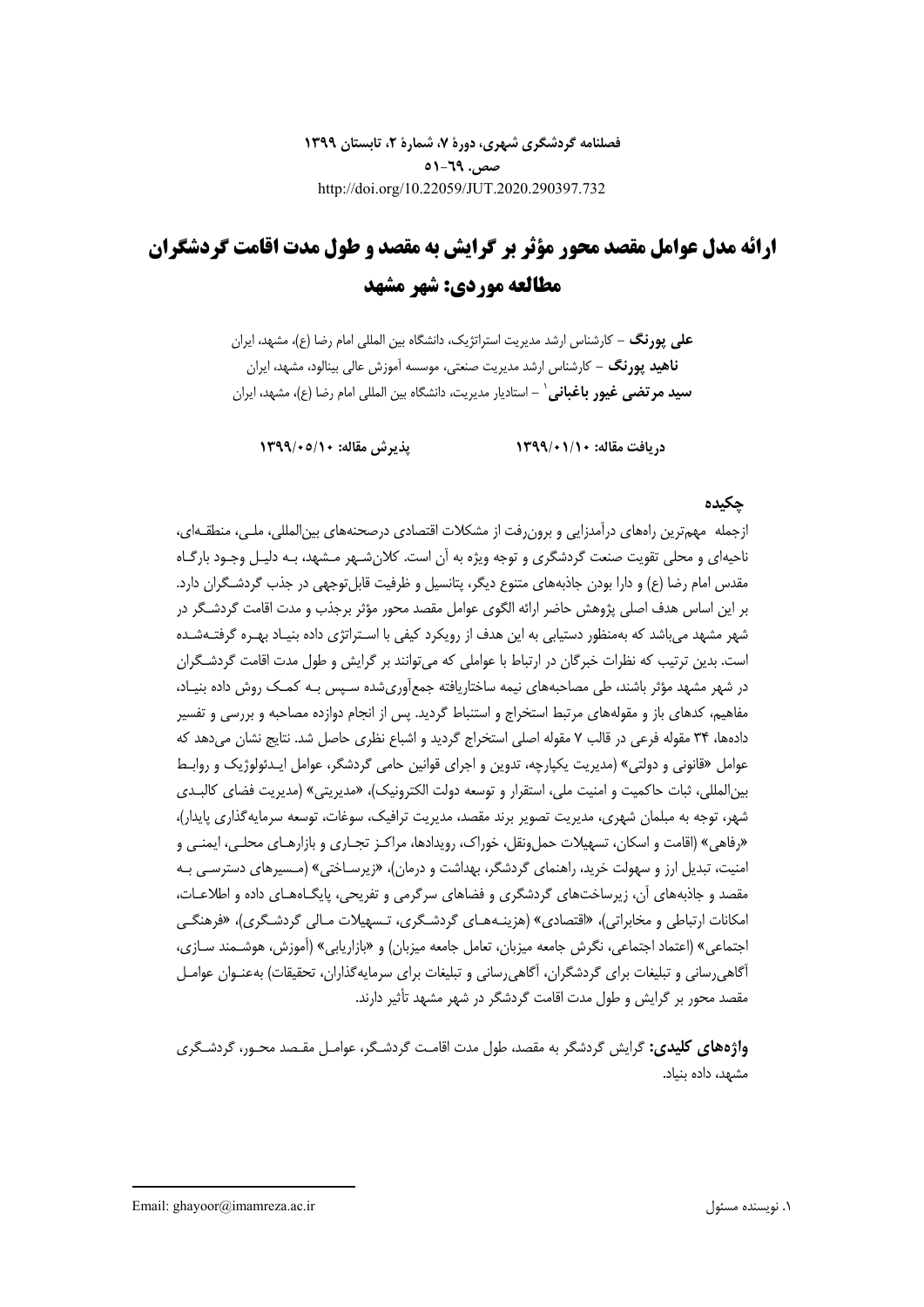#### **مقدمه**

امروزه صنعت گردشگري جايگاه خاصي در اقتصاد كشورها پيداكرده و نقش مؤثري بـهعنـوان يـك محـرك در سـاختار اقتصادي (Rodriguez et al,2018:9)، اجتمـاعي و فرهنگـي، بخـصوص در كـشورهاي درحـال توسـعه ايفـا مـي كنـد (UNESCO, UNFPA & UNDP,2015:21) و اكثر كشورها وابستگي زيادي به آن دارند؛ بهطوريكه اين صنعت به يـك منبـع درآمدي و اشتغالزا، تبديلشده است (تيموري و همكـاران:1398، 34) و بـهعنـوان منبعـي مهـم در توسـعه اقتصادي و تلاشهاي برنامهريـزي اسـتراتژيك هـر كـشوري در جهـان شـناخته مـيشـود (25 ,2015:al et Uysal(، اقتصاددانان آن را در رديف صادرات نامرئي همچون بانكداري و بيمه قرار دادهاند (عابـسي و همكـاران:1392، 180) و از آن بهعنوان ركن اصلي توسعه پايدار ياد ميكنند (,2019:272Bănică & Vasile(. ازجمله مزاياي صنعت گردشگري را ميتوان ايجاد اشتغال و درآمد، افزايش سطح آگاهي شهروندان، بهبود الگوي معماري شهري (پوراحمد و همكاران:1394، 253)، بهكارگيري سرمايههاي اقتصادي، ارتقاي مشروعيت سياسي (شيرخدايي و همكاران:1394، 112)، افـزايش درآمـد ملي، متعادل نمودن تراز پرداختها، ايجاد نيروي محرك رشـد و كـاهش فقـر (شـفيعي و محمـدي، :1393 79) توسـعه خدمات عمومي، حمايت از كارآفريني محلي، افزايش مـشاركت شـهروندان (2019:272 ,Bănică & Vasile(، توسـعه عدالت فضايي (احمدي و همكاران:1397، 144)، تبادل فرهنگي (,2019:840al et Zhuang (و افزايش پايداري شهري (اكبريان رونيزي:1396، 1) نام برد. مقوله ماندگاري گردشگري مفهومي است كه نه به تعداد گردشگران ورودي، بلكه بـر آساس مدت اقامت` آنها در شهرها توجه دارد كه منجر به كسب درآمد بالاتر در جامعه ميزبان خواهد شد؛ بنابراين، طول مدت اقامت گردشگران، عاملي مهم در كسب درآمد پايدار است كه به همافزايي بين گردشگري و توان شـهرها در ارائـه خدمات بهتر خواهد انجاميد (حسام و آقاييزاده:1397، 36). كاهش مدت اقامت گردشگران، از يـكسـو موجـب افـزايش هزينههاي عملياتي مؤسسات اقامتي ميشود و از سوي ديگر سبب رونق فعاليت سازمانهاي ديگر مرتبط بـا گردشـگري ماننــد شــركتهــاي حمــلونقــل مــيگــردد كــه موجــب عــدم توســعه پايــدار مقاصــد گردشــگري مــيگــردد (,2018:30al et Jacobsen(. طول مدت اقامت گردشگران در دودسته عوامل وابسته به گردشگران و عوامل وابسته بـه مقصد (مقصد محور) قابلبررسي است؛ عوامل وابسته به گردشگران از ويژگيهاي انساني آنـان نظيـر علايـق شخـصي، سن، جنس و... تأثير ميپذيرند. مديران شهري و شهروندان نميتوانند تأثير چنداني بر روي اين عوامل داشته باشـند، امـا عوامل مقصد محور بهطور مستقيم با كمبودها و مشكلات موجود در مقصد مرتبط هستند كه در دو حوزه طبيعي و انساني اقدامات اصلاحي را ميطلبد. بخش انساني اين عوامل شامل عوامل مختلف اجتماعي، اقتـصادي، فرهنگـي، مـديريتي و سياسي است (حسام و آقاييزاده، :1397 42) كه مديران و متوليان گردشگري ميتوانند با شناخت اين عوامل، راهكارهاي كارآمدي را براي دستيابي به اهداف مقصد گردشـگري ارائـه دهنـد (1367 ,2016:Santos(. بنـابراين مـديران مقـصد گردشگري بايستي براي كاهش كمبودها و افزايش جاذبههاي مقصد تـلاش خـود را بـه عمـل آورنـد و رفـع كمبودهـا و افزايش جذابيتهاي مقصد گردشگري بدون شناسايي عوامل مقصد محور مؤثر بر گرايش و طول مدت اقامت گردشگران در مقاصد گردشگري، غيرممكن خواهد بود.

پژوهشهاي متعددي پيرامون شناسايي عوامل مؤثر برجذب و ماندگاري گردشگران در مقاصد مختلف انجام پذيرفتـه است چنانكه جكمن و همكاران (2020) در پژوهشي به مطالعه تأثير فاصله ميان مبدأ و مقصد گردشگري بر مدت اقامت گردشگران در مقصد پرداختند. نتايج نشان داد كه مدت اقامت گردشگران بافاصله جغرافيايي، فرهنگـي و اقليمـي نـسبت مستقيم دارد اما با افزايش فاصله اقتصادي نسبت معكوس دارد. آگويلار و دياز<sup>۲</sup> (۲۰۱۹)، در مطالعه خود به بررسي عوامل مؤثر بر ماندگاري گردشگران بينالمللي در اسپانيا پرداختند. نتايج پژوهش آنها نـشان مـيدهـد كـه هرچنـد مانـدگاري گردشگران در مقاصد سنتي رو به كاهش است اما ماندگاري گردشگران به ويژگيهاي آنان نيـز وابـسته اسـت. هـدف از گردشگري، شرايط آب و هوايي مقصد، سن، وضعيت اشتغال گردشگران، فصل سفر، وضعيت بودجه سفر، محـل اقامـت، وضعيت همراهان، مليت و شرايط جغرافيايي مبدأ گردشگران و بينش گردشگران، عواملي هستند كه بر طول مدت اقامت

**.** 

<sup>1.</sup> Length of Stay (LOS)

<sup>2.</sup> Aguilar & Díaz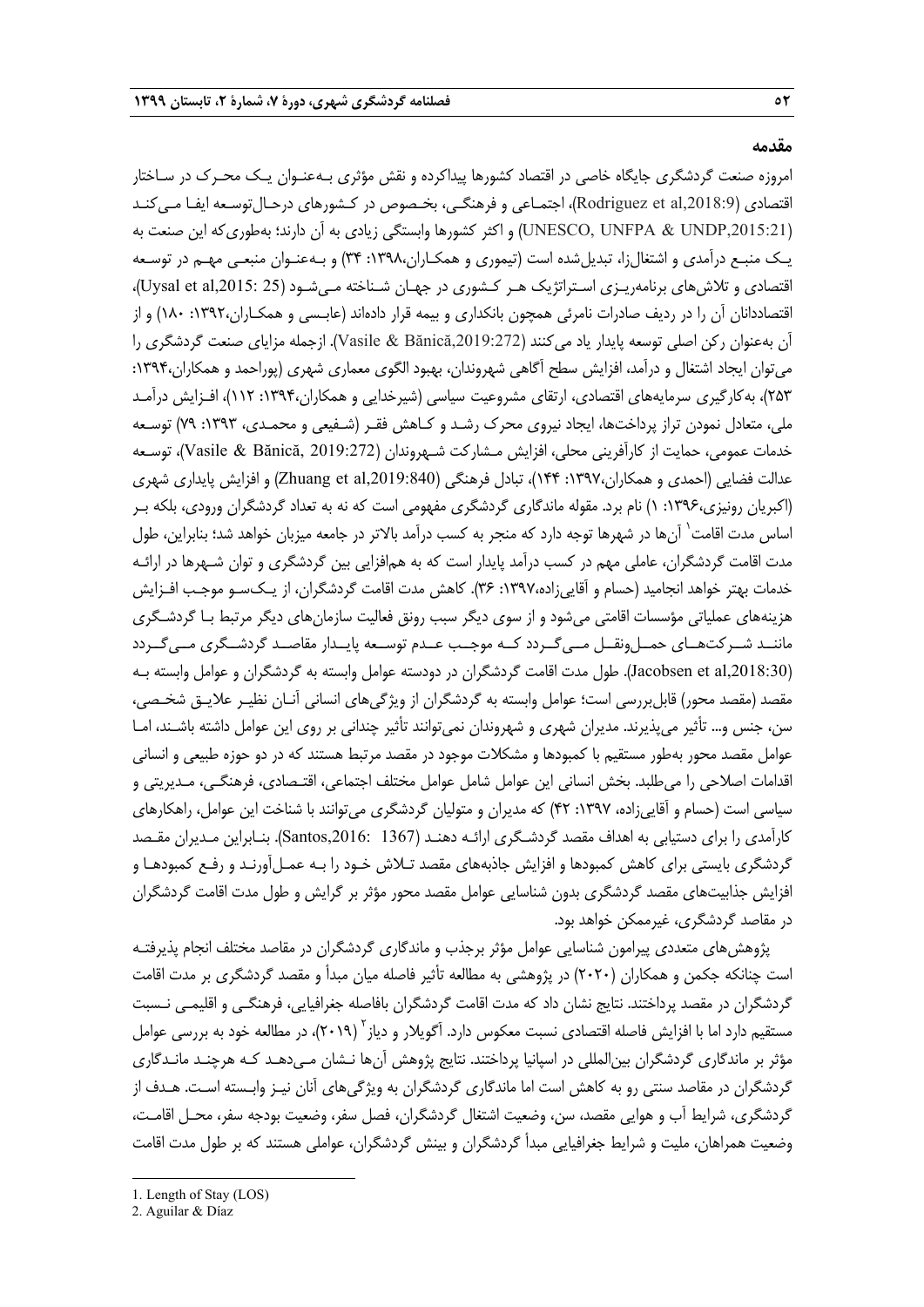گردشگران در اسپانیا مؤثر هستند. پاکوبسن` و همکاران (۲۰۱۸) در مطالعهای به بررسی عوامـل مـؤثر بـر مـدت اقامـت گردشگران پرداختند و دريافتند كه درك مدتزمان لازم براي انجام فعاليتها مهـمتـرين جنبـه برنامـهريـزي مانـدگاري گردشگران در مقصد گردشگري است و تعداد روزهاي فراغت، بودجه مربوط به تعطيلات، ويژگيهاي مقصد گردشـگري، نوع وسيله سفر و علايق گردشگران در بازديد از مناظر و چـشم|نـدازها، در مـدت اقامـت آنهـا مـؤثر هـستند. سـولر<sup>۲</sup> و همكاران (2018) در پژوهشي به بررسي عوامل مؤثر بر طول مدت اقامت گردشگران داخلي در منطقـه مالاگـا در كـشور اسپانيا پرداخته و دريافتهاند كه براي گردشگران داخلي شرايط اقامت بر طول اقامت در سفر به اين استان تأثيرگذار اسـت اين در حالي است كه براي گردشگران بينالمللي، رضايت بيشترين تـأثير را بـر طـول اقامـت آنـان در ايـن مقـصد دارد. وانـگ ّو همكـاران (٢٠١٨) كـسب اطلاعـات در خـصوص مقـصد گردشـگرى، اعتبـار منبـع اطلاعـات، حمـل ونقـل و زیرساختهای مقصد را در ماندگاری گردشگران مؤثر میدانند. نیکولا<sup>۴</sup> و همکاران (۲۰۱۸) در پژوهش خـود بـه بررسـی تأثير فاصله مقصد گردشگري و بازديد مرتبه اول در طول اقامت بازديدكنندگان سواحل اقيانوس اطلس در ايالات متحـده پرداختهاند. نتايج تحقيق تأثير هر دو متغير فاصله مقصد گردشگري از مبدأ و بازديد مرتبه اول را بـر طـول مـدت اقامـت گردشگران تائيد مي كند. آشتون <sup>۵</sup> (۲۰۱۷) در بررسي دلايل اقامت بلندمدت گردشگران در تايلنـد انگيـزه درونـي، تجربـه سفرهاي پيشين، انتظار از مدت اقامت در مقصد، ويژگيهاي مقصد، انتظار از مقصد و ميزان حس يگانگي با مردم محلـي را از عوامل مؤثر بر ماندگاري گردشگران معرفـي نمـود. تينـگ<sup>2</sup> و همكـاران (٢٠١٧) دريافتنـد رابطـه انـساني، كيفيـت مدرنيزاسيون، تنوع نقاط ديدني، منطقه اقامت و سن گردشگران، در طول اقامت آنان مؤثر هـستند. آدونگـو<sup>۷</sup> و همكـاران (2017) با تأكيد بر متغيرهاي فردي نشان ميدهند كه تجربه گردشگر در كنار امكانات تفريحـي، ميهمـاننـوازي جامعـه ميزبان، آبوهوا و بهداشت تأثير قابل توجهي در جذب و ماندگاري گردشگر دارد. اين پژوهش همچنين تأثير عوامل سـن، مليت، تعداد همراهان، بودجه سفر، تعداد سفرهاي بينالمللي و رفتار ريسكپذيري گردشگران را بهعنوان عوامل مؤثر بـر مدت اقامت گردشگران معرفی نموده است. ترین^ (۲۰۱۶) دریافت که عوامل هزینههای سفر برای هرروز اقامت، فصل و ماه سفر، جنسيت و انگيزههاي سفر در ماندگاري گردشگران مؤثرند. جاني و دنيابين (1396) دريافتند كـه عوامـل طـرف عرضه (تعداد اماكن اقامتي، تعداد تخت مراكز درماني، اعتبـارات دولتـي، آزادراههـا) و برخـي از جاذبـههـاي گردشـگري استانها (جاذبههاي طبيعي و فرهنگي) بر تعداد گردشگران تأثير مثبت و معنادار دارند. يافته پژوهش آنها نشان ميدهـد كه طول اقامت گردشگران و فاصله جغرافيايي تأثير منفي بر تعداد گردشگران دارد . همچنين درآمد گردشـگر و برخـي از ويژگيهاي منطقه ازجمله جمعيت، تعداد پزشك متخصص، تعداد دانشجو و جاذبههاي طبيعي مقصد گردشگري بر طـول اقامت گردشگر تأثير معناداري دارند. همچنين تحقيقات ديگر تأثير عوامـل جمعيـت شـناختي را بـر طـول مـدت اقامـت گردشگران رد و تأثير عواملي مانند هدف، شيوه حملونقل، نوع اقامت و تكرار سفر در طول مـدت اقامـت را تائيـد كـرده است (جليلي گندماني، ١٣٩٣: ٢۵). آلن ْ و همكاران (٢٠١۴) در مطالعه خود بهمنظور شناسـايي متغيرهـاي تعيـين كننـده مدت اقامت سالمندان اسپانيايي در مقاصد گردشگري دريافتند كه عوامل سن، هدف سفر، آب وهـوا، نـوع محـل اقامـت، اندازه گروه، نوع سفر و فعاليتهايي كه در مقصد گردشـگري انجـام مـيشـود در مانـدگاري گردشـگران مـؤثر هـستند. گريگولون `` و همكاران (٢٠١۴) نشان دادند كه بين دوره زندگي و طول اقامت رابطه معناداري وجـود دارد درواقـع آن هـا شرايط مربوط به زمان فراغت و درآمد كه در دوره خاصي از عمر انسان براي گردشگري مناسب است، را بر طول اقامـت مثبت ارزيابی میکنند. ترين و فارستاد<sup>۱٬</sup> (۲۰۱۲) در پژوهشی دريافتند که مليت گردشگران بسياری از تفاوتها در مـدت

2. Soler

**.** 

- 3. Wang 4. Nicolau
- 5. Ashton
- 6. Ting
- 7. Adongo
- 8. Thrane
- 9. Alén
- 10. Grigolon

<sup>1.</sup> Jacobsen

<sup>11.</sup> Thrane & Farstad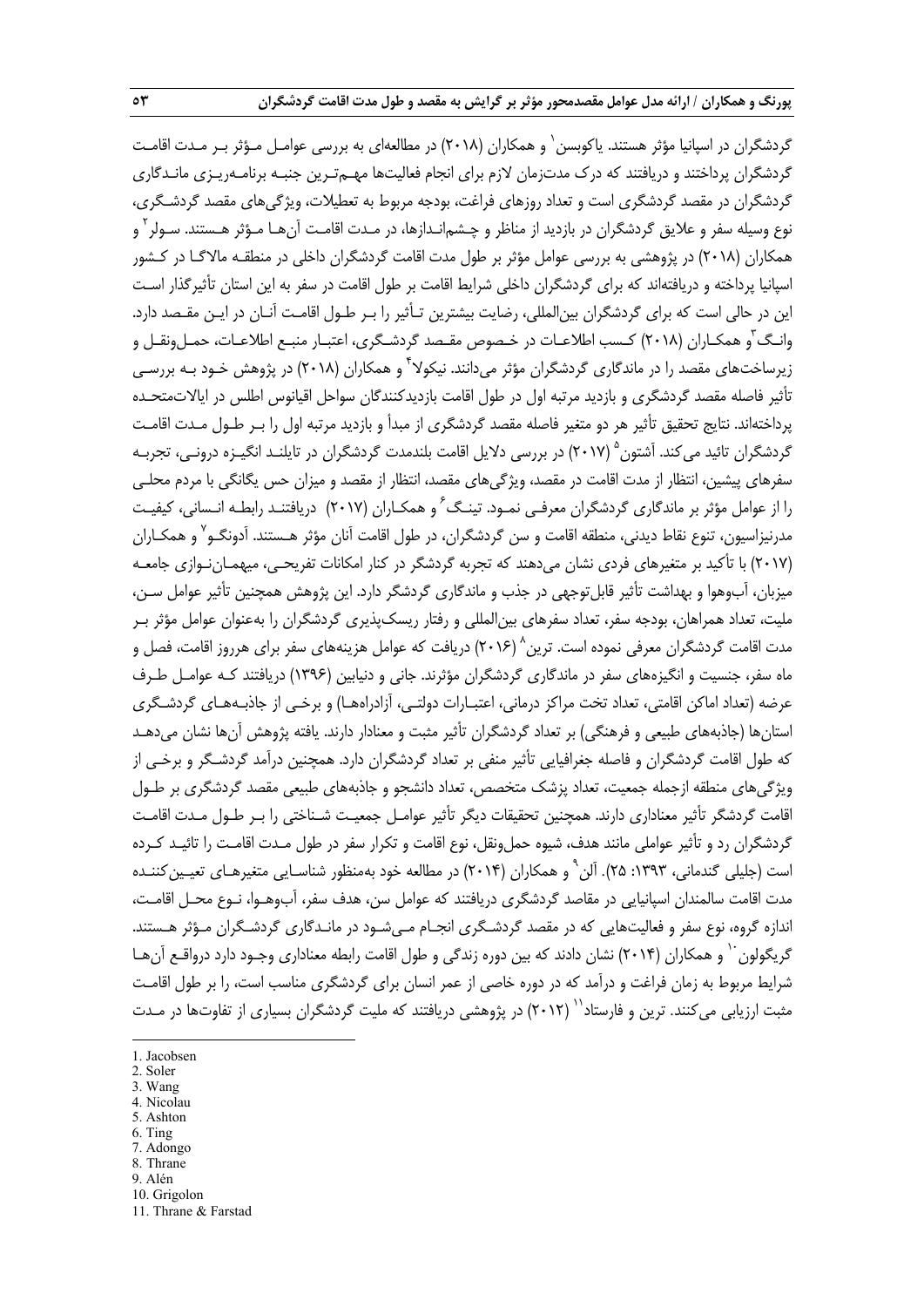اقامت گردشگران را توجيه ميكند. همچنين سن بازديدكنندگان بينالمللي، الگوي هزينه گردشگران و ويژگيهاي مرتبط با سفر گردشگران، تعيين كننده مدت اقامت آنها ميباشد. پي پوچ` و همكاران (٢٠١٢) يک مدل چندجملهاي چند متغيره براي محاسبه مدت اقامت گردشگران در مقصد ماداگاسكار ارائه نمودند كه متغيرهاي ميزان درآمد گردشگران، سن، مليت و جنسيت آنها و ويژگيهاي اقتصاديـاجتماعي گردشگران و هزينه سفر در آن ديدهشده است.

از سوي ديگر، برخي از تحقيقات عواملي ازجمله كمبود زيرساختها و امكانات زيربنايي، مراكـز اقـامتي و پـذيرايي و نبود مديريت صحيح دفاتر خدماتي و تبليغات كافي در زمينـه گردشـگري را بـه عنـوان عوامـل اصـلي كـاهش جـذب و ماندگاري گردشگر دانستهاند و معتقدند عوامل شخصي مانند سن، شغل، درآمد، تعداد همراهان و انگيزه اصلي سفر نيز در ضريب ماندگاري تأثيرگذار است (سقايي و همكاران،١٣٩٣: ١٢). در مطالعهاي كه باروس و ماچادو ٢٠١٠) در خـصوص مدت اقامت در پرتغال انجام دادند معلوم شد كه اين عامل قوياً به ويژگيهاي اجتماعيـ جمعيتي گردشـگران و در درجـه پايينترى به ويژگىهاى متصور مقصد وابسته است. در تحقيق ديگرى باروس<sup>۳</sup> و همكاران (۲۰۰۸)، دريافتنـد كـه مـدت اقامت به نحو مثبتي با عواملي نظير بودجه، طبيعت و فرهنگ در سرزمين مقصد و بـه شـكلي منفـي بـا سـن، قوميـت و اهميت امنيت در مقصد ارتباط دارد. مرور مطالعات مرتبط نشان ميدهد مسائل حائز اهميت براي گردشگران عبارتاند از: حملونقل، قيمتها در مقايسه با مبدأ، كيفيت مراكز اقامتي، امكانات پذيرايي و تفريحي، كيفيت اطلاعرساني، نظارت بـر مراكز گردشگري، خريد سوغات، معماري و مرمت جاذبههـاي تـاريخي و گردشـگري (موسـوي و همكـاران:1392، 69). مارتينز و رايا<sup>۴</sup> (۲۰۰۸) مدلي براي تخمـين مـدتزمـان اقتـصادي اقامـت گردشـگران ارائـه نمودنـد كـه در آن اهميـت ويژگيهاي شخصي گردشگر، ويژگيهاي سفر و اقامـت و همچنـين ويژگـيهـاي مقـصد در مـدت اقامـت گردشـگران بررسي شده است. ديءمنزس <sup>۵</sup> و همكاران (۲۰۰۸) مدت اقامت گردشگران را متأثر از ويژگي هاي جمعيتي، اجتماعي ماننـد مليت و ويژگـيهـاي مقـصد و سـفر، اهـداف سـفر و تـصوير مقـصد و نگـرش در خـصوص مـسائل زيـستمحيطـي و استراتژيهاي بازاريابي مقصد مي<code>clum</code> كوكـوالي ً و همكـاران (٢٠٠٧) مليـت، تحـصيلات، درآمـد، تجربـه، آشـنايي و هزينههاى روزانه را ازجمله اصلىترين عوامل تعيين كننده طول اقامت سـفر دانـستند و الگـره و پـو<sup>۷</sup> (۲۰۰۶) متغيرهـاى اقتصاد خرد را براي تحليل مدت اقامت در مقصد مورد تحليل قرار دادند. متغيرهايي مانند اندازه خانواده تأثيري مستقيم بر مدت اقامت داشتند، ولي متغيرهاي ديگر مانند سن، تحصيلات و شغل داراي تأثير غيرمستقيم بودند.

چنانكه ملاحظه ميشود، در پژوهشهاي انجامشده عوامل معدودي بـر طـول مـدت اقامـت گردشـگران در مقاصـد گردشگري بررسيشده و خلاء ارائه الگوي يكپارچهاي از عوامل مقـصد محـور مـؤثر بـر گـرايش و طـول مـدت اقامـت گردشگران در مقاصد گردشگري احساس ميگردد. نبايستي ازنظر دور داشت كه گردشگري بهعنوان يـك بخـش رو بـه رشد اقتصادي، به فراخور نوع مكان و منطقه گردشگري، شكلهاي مختلفي به خود ميگيرد. هر منطقه، مكان يا مقـصد خـصوصيات خـاص خـود را دارد و بايـد اسـتراتژيهـاي مختلـف بـر اسـاس نقـاط قـوت ايـن مكـانهـا توسـعه يابنـد (,2018:2al et Duman(. ايران بهعنوان يكي از كشورهاي درحالتوسعه كه ذخاير نفتي آن بهعنوان منبع اصلي كـسب درآمد در آيندهاي نهچندان دور به پايان ميرسد، براي ايجاد يك توسعه همهجانبه و پايدار و همچنـين جـايگزيني منـابع جديد كسب درآمد بهجاي منابع نفتي نيازمند استفاده از تمامي امكانات و قابليتهاي خود، ازجمله جاذبههاي گردشـگري ميباشد (سهرابي و همكاران، :1395 64). همچنين ايران ازلحاظ جاذبـههـاي گردشـگري جـزء ده كـشور اول پرجاذبـه گردشگري در جهان است. ازلحاظ تنوع زيستي و تنوع جاذبههاي طبيعي رتبه پنجم را در جهان دارا ميباشد (نعيمآبادي و همكاران، ١٣٩٧: ١٣٣)، اما متأسفانه هرگز نتوانسته به جايگاه شايسته خود در جذب گردشگر در عرصه بين|لمللي دسـت یابد و هماکنون در رتبه ۹۳ جهان قرار دارد (مجمع جهانی اقتصاد^، ۲۰۱۷). مشهد ازجمله کلان شهرهای ایران است کـه

3. Barros

**.** 

- 5. De Menezes
- 6. Gokovali
- 7. Alegre & Pou

<sup>1.</sup> Peypoch

<sup>2.</sup> Barros & Machado

<sup>4.</sup> Martinez & Raya

<sup>8.</sup> World Economic Forum (WEF)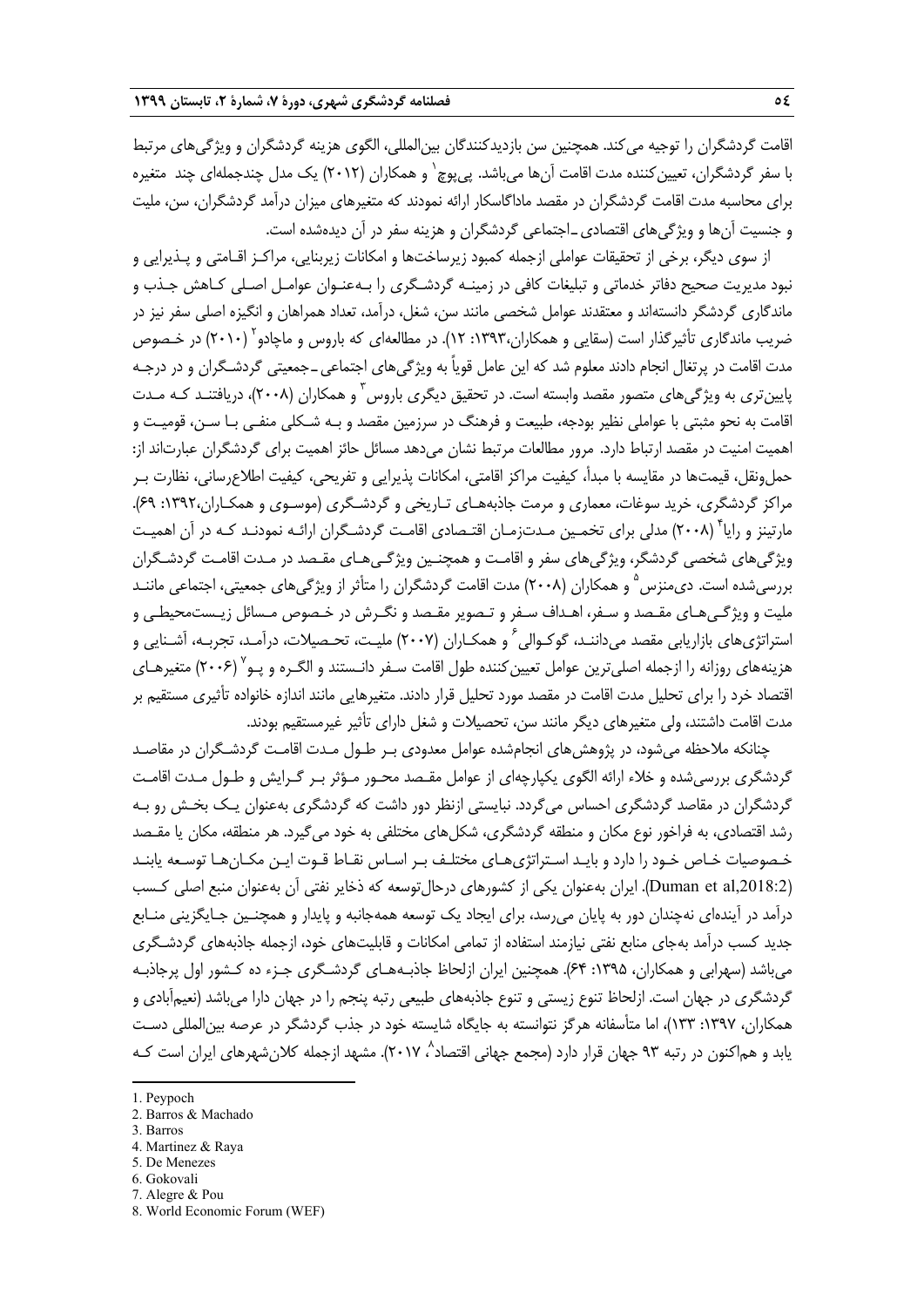بهصورت مداوم بر تعداد گردشگران و زائران آن افزودهشده، ولي متوسط ماندگاري گردشگران و زائران در آن كاهشيافته است. بهطوريكه ماندگاري گردشگران و زائران از 7/3 روز در دهه 80 (رفيعـي و همكـاران:1395، 11)، بـه 3/5 روز در سالهاي اخير (خبرگزاري جمهوري اسلامي1397،) كاهشيافته است. درواقع كاهش ماندگاري زائران به معني آن اسـت كه شهر مشهد، سالانه بخش زيادي از بودجههاي شهري را صرف خدمترساني به زائران مي كند، درحالي كه نهتنها خود از حضور زائر در شهر بهره چنداني نميبرد، بلكه رضايت زائران را نيز تأمين نميكند (فروغزاده و همكاران، :1391 159). در خصوص ماندگاري گردشگران در شهر مشهد مطالعه رفيعي و همكاران (1388) نشان داده است كه متغيرهـاي سـن، جنس، وضعيت تأهل، نوع وسيله مسافرت، استان مبدأ، متوسط درآمد و بازديد از مكانهاي ديدني مشهد، تأثير معنـاداري بر مدت اقامت زائران نداشته است. بهعلاوه شكل مسافرت (خانوادگي يا مجردي) و اسكان (مهمانپذير، هتل، ...) و نحوه مسافرت (مستقل يا با تور) نيز تأثير مثبت و معناداري برافزايش ماندگاري زائران داشته است. مطالعات ديگر در خـصوص گردشگران شهر مشهد نشان ميدهد متغيرهايي از قبيل فاصله شهر محل سكونت، ميزان آشنايي، تعداد دفعات سفرهاي پيشين بر مدت اقامت گردشگران تأثيرگذار است. علاوه بر اين، دو متغيـر درآمـد ماهيانـه خـانواده و تعـداد هـم سـفران، هزينههاي اقامت روزانه را افزايش و ماندگاري را كاهش ميدهند (فروغزاده و همكاران، :1391 157). با توجه به اهميت گرايش و طول مدت اقامت گردشگران مشهد بر اقتصاد شهر و وابستگي آن بـا عوامـل اقتـصادي، اجتمـاعي، فرهنگـي، ويژگيهاي مقصد گردشگري و،... ضروري است در پژوهشي به شناسايي عوامل مقصد محور مؤثر بـر گـرايش و طـول مدت اقامت گردشگران در شهر مشهد، در قالب الگويي جامع پرداخته شود تا با شناخت و معرفي اين عوامـل، مـديران و متوليان گردشگري در اين شهر را در تقويت جاذبههاي اين شهر و حذف يا كاهش موانع موجود و ارائه برنامههاي مناسب و كارآمد در راستاي توسعه پايدار اين مقصد گردشگري، ياري نمود. بنابراين پژوهش حاضر بـه شناسـايي عوامـل مقـصد محور مؤثر بر گرايش و طول مدت اقامت گردشگر در شهر مشهد پرداخته است.

## **مباني نظري**

## **گرايش (جذب) و طول مدت اقامت گردشگران**

هر پديده يا عامل انگيزشي كه در يك ناحيه يا مقصد گردشگري جذابيت ايجاد كرده و منجر به مسافرت مـردم از نقـاط مختلف به آن مقصد گردشگري ميشود را جذب ميگويند (آقـايي1389، : 3). طـول مـدت اقامـت گردشـگران، اهميـت فراواني براي صنعت ميهماننوازي مقاصد گردشگري دارد و بـسياري از مقاصـد گردشـگري نگـران كـاهش مانـدگاري گردشگران هستند (Montaño et al,2019:112). كاهش ماندگاري گردشگران علاوه بر اثرات نامطلوب اقتصادي براي مقاصد گردشگري، باعث اثرات سوء زيستمحيطي نيز خواهـد شـد چراكـه شـركتهـاي فعـال در حـوزه گردشـگري و ميهماننوازي از طريق تحريك افزايش ورود گردشگران به مقصد گردشگري، سعي در جبران كاهش سود خود ميكننـد. اما مقاصد گردشگري تنها با افزايش ورود گردشگرآنكه بـا افـزايش تـردد وسـايل حمـل ونقـل آسـيبهـاي جـدي بـه محيطزيست وارد مي كنند، سود كسب نمي كنند بلكه پرداخت هزينههاي اقامت، بازديد از جاذبهها، خوراك، خريد و … كه از طريـق افـزايش مانـدگاري گردشـگران حاصـل مـيشـوند، بـراي افـزايش درآمـدهاي آنهـا اهميـت حيـاتي دارد (Jacobsen et al,2018:29). با بررسي مطالعات انجامشده در موضوع گرايش و طول مدت اقامت گردشگران در مقاصد گردشگري، عوامل مؤثر را در سه دسته مي توان طبقهبندي نمود: ١- خصوصيات شخصي: بـهعنـوان مثـال سـن، جـنس، تحصيلات، مليت و درآمد؛ ٢- ويژگيهاي سفر: شامل انگيزه سفر، فصل سفر، شكل سازماندهـي سـفر، بودجـه سـفر و وسايل حمل ونقل؛ ٣- ويژگي هاي مقصد: كه مي تواند شامل كيفيت خدمات مقصد، ويژگي هـايي ماننـد غـذاها، طبيعـت، آبوهوا يا ساير صفات مشتق شده مانند رضايت يـا وفـاداري بـه مقـصد باشـد (,2018:11al et Rodriguez(. تمايـل نداشتن يا ميل اندك ماندگاري گردشگران مفهوم پايداري گردشگري شهري به چالش ميكشد؛ زيرا مهـمتـرين انگيـزه، يعني انگيزه اقتصادي مديران و شهروندان را براي سرمايهگذاري در افزايش خدمات گردشگري در شهرها و اميد مردم را براي تحمل پيامدهاي منفي گردشگري از بين ميبرد و آن را به مفهومي ناپايدار براي شهر و شهروندان تبديل مـيكنـد (حسام و آقاييزاده، :1397 41). مدت اقامت گردشگران بهعنوان مدتزمان صرف شده براي اوقات فراغـت فـرد و همـه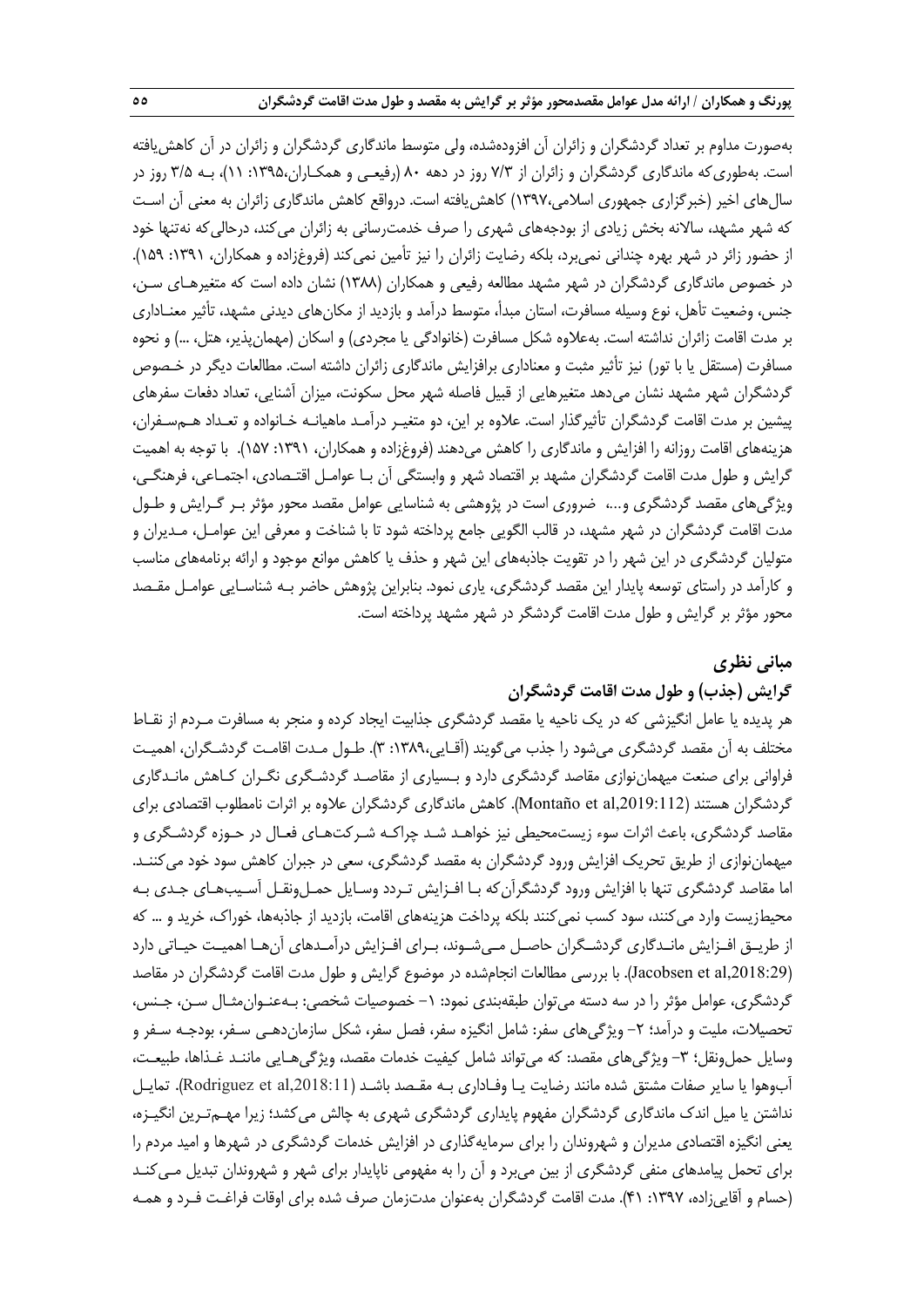خــدمات و فعاليــتهــايي كــه تقاضــاي آنهــا بــهواســطه بازديــد از مقــصد بــه وجــود آمــده، اطــلاق مــيشــود .(Adongo et al, 2017:66)

## **مقصد گردشگري و عوامل مقصد محور**

مفهوم مقصد هم بهمثابه سامانهاي از جاذبهها و هم يك محدوده جغرافيايي شامل جاذبهها تعريفشده است. هـر ويژگـي كه بهمنظور تحريك منطقي مردم براي بازديد از آن مورداستفاده قرار گيرد، در زمره جاذبههاي گردشگري لحاظ ميشود. گرچه تعيين مرزهاي مقصد گردشگري دشوار است اما ميتوان آن را بهعنوان مكاني تعريف نمود كه يك گردشگر بتواند در آن استراحت، پيادهروي، طبيعتگـردي، بازديـد از آثـار باسـتاني، شـركت در جـشنوارههـا و رويـدادها را انجـام دهـد (,2016:114Adomaitienė & Seyidov(. دو رويكرد در بررسي عوامل مؤثر بر گردشـگري وجـود دارد. رويكـرد اول، رويكرد تقاضامحور بوده و برگرفته از اين فرض است كه مقصد، برانگيزاننده باورها و احساسات افراد بوده و نيـاز آنهـا را برآورده ميسازد. از سويي ديگر، رويكرد عرضه محور (مقصد محور) در گردشـگري بـر خـدماتي تمركـز دارد كـه بـراي بازديدكنندگان يك مقصد طراحي و آمادهشدهاند. اين عناصر باسياستها و عملكرد بخشهاي دولتي و خصوصي هـدايت و كنترل ميشوند كه در اين رويكرد، موفقيت و توسعه گردشگري به شناسايي صحيح اجزاء و عناصر عرضه، وابسته است (جاني و دنيابين:1396، 32).

## **روش پژوهش**

هدف كلي پژوهش شناسايي عوامل مقصد محور مؤثر بر گرايش و طول مدت اقامت گردشگر در شهر مشهد و ارائه مدل آن بود. اين مطالعه، بر اساس هدف در گروه پژوهشهاي كاربردي قرار ميگيرد كه بـا روش كيفـي و توسـط اسـتراتژي پژوهشي نظريه داده بنياد، مصاحبههاي نيمه ساختاريافته با دوازده تن از خبرگان موضوع پژوهش در شهر مشهد انجـام و مورد تجزيهوتحليل قرار گرفت. از آنجائي كه پژوهش حاضر به دنبال ارائه مدلي براي شناسايي عوامل مقصد محور مـؤثر بر گرايش و طول مدت اقامت گردشگر در شهر مشهد است، لذا از رويكرد ظاهر شونده گليزر در نظريهپردازي داده بنيـاد استفاده گرديد و الگوي ايجادشده، ساختهوپرداخته ذهن پژوهشگر از مؤلفهها و ابعـاد اسـتخراجشـده اسـت. در روش داده بنياد و طي فرآيند تجزيهوتحليل دادهها، پژوهشگر در سه مرحله كدگذاري باز، انتخابي و نظـري، دادههـا را بـراي يـافتن الگوي روابط ميان آنها، بررسي مينمايد. كدگذاري باز فرايندي تحليلي است كه، از طريق آن، مفاهيم، شناخته ميشـود و ويژگيها و ابعاد آنها در دادهها كشف ميشود. خروجي مرحله كدگذاري باز كدهاي بنيادي (مقولـههـا و ويژگـيهـاي مقولهها) است (داناييفرد و امامي:1386، 80). كدگذاري انتخابي فرايند يكپارچهسازي و بهبود مقولهها براي شكلگيـري نظريه است (Corbin & Strauss,2008:22). در اين مرحله يكي از كدهاي باز بهعنوان مقوله اصلي انتخاب مي شـود و ساير كدهاي بنيادي ممكن است ويژگي آن مقوله اصلي باشند يا با آن مرتبط باشـند (56 :6laser & Holton,2007). از طريق كدگذاري نظري، مقولهها با يكديگر مرتبط شده، خط سير داستان و تبيينهاي نظري بيـان مـيشـود تـا مـدل نهايي شكل گيرد (رحمانسرشت و هرندي:1396، 45).جامعه آماري اين پژوهش شامل كليـه افـراد متخـصـص و خبـره در زمينه گردشگري، مديريت شهري، مديريت فرهنگي، متوليان حوزه معاونت رفاه زائران در شـهر مـشهد، اقتـصاددانان، اعضاي هيئتعلمي پژوهشكده گردشگري جهاد دانشگاهي مشهد و اساتيد دانشگاه در حوزه مـديريت هسـتند كــه بــه روش هدفمند انتخابشدهاند. بهطور مشخص افراد انتخابي شامل دوازده نفر از اعضاي هيئتعلمي پژوهشكده گردشگري جهاد دانشگاهي مشهد، مديران مرتبط با امور زائرين در استانداري و آستان قدس رضوي، مديران سازمان حـج و زيـارت، سياستگذاران حوزه گردشگري در سازمان ميراث فرهنگـي، صـنايع دسـتي و گردشـگري و همچنـين مـديران سـازمان فرهنگي شهرداري مشهد بودهاند. روش جمعآوري اطلاعات مطالعه اسناد بالادستي (برنامه پنجم توسعه، سند چشمانـداز مشهد ۱۴۰۴، اساسنامهها و آيينiامهها) و مصاحبه عميق و باز و نيمه ساختاريافته است.

بهمنظور تعيين اعتبار دادهها در پژوهش، از بررسي مداوم دادهها، تحليـل دادههـا هـمزمـان بـا جمـعآوري آن، مـرور كدهاي استخراجشده توسط مشاركتكنندگان، بررسي روند تجزيهوتحليل دادهها با دو تن از پژوهشگران تحقيق كيفـي و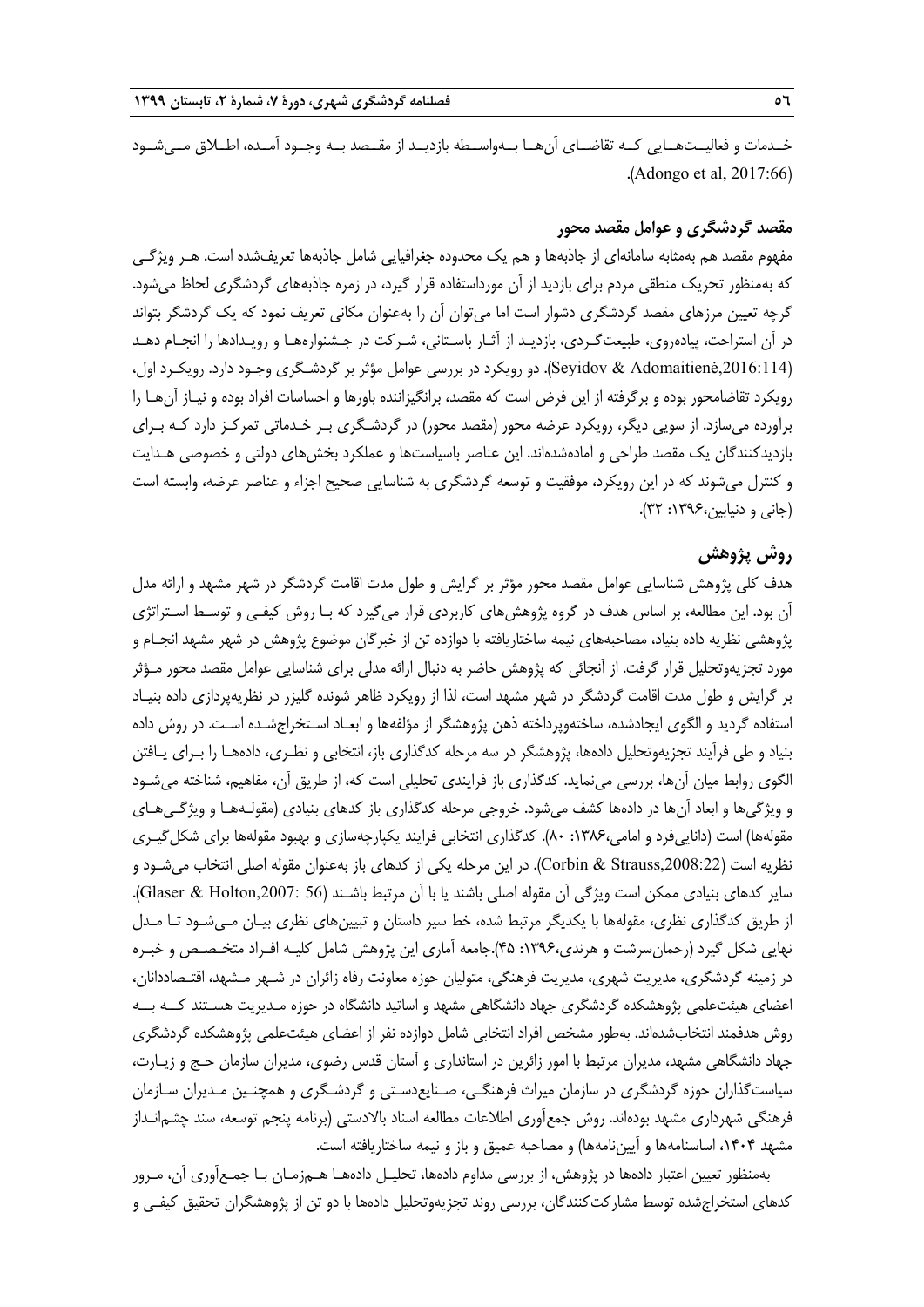درگيري مداوم و طولانيمدت با دادهها استفاده شد. در پژوهش حاضر، براي افزايش اعتبار پذيري دادهها با اتخاذ رويكرد كثرتگرايي و كفايت مراجع از ذينفعان مختلف و با ديدگاهها و منافع متفاوت جهت دريافـت دادههـا و انجـام مـصاحبه استفاده گرديد. استفاده از منابع مكمل نيز يكي ديگر از روشهاي افزايش اعتبـار پـذيري در پـژوهش حاضـر اسـت كـه پژوهشگر با مراجعه به تحقيقات علمي و مقالات و كتب مختلف موجود پيرامـون موضـوع پـژوهش بـه غنـاي داده هـا و افزايش اعتبار آنها افزود. همچنين، پژوهشگر بابيان مفاهيم استخراجشده در مصاحبههاي مختلف نزد پژوهشگران ديگر و همچنين درخواست بررسي متن مصاحبهها توسط پژوهشگران ديگر، سوگيريهاي احتمالي خـود را پـايش نمـوده و از اعتبار دادههاي مصاحبهها و استخراج مفاهيم و مقولهها اطمينان حاصل نموده است. در اين پژوهش نيز، هرگاه محقق بـا انجام مصاحبه در هر مرحله و گردآوري دادهها و سپس تحليل آنهـا بـه مفـاهيمي دسـتيافـت، مفـاهيم حاصـله را بـا مصاحبهشوندگان در ميان نهاده و صحت برداشتهاي خود را از بيانات آنان موردبررسي قـرار داد و درنهايـت نيـز ظهـور مقولهها <sup>و</sup> سازه نهايي را از طريق مشاركت مصاحبهشوندگان به تائيد رسانده <sup>و</sup> نظرات اصلاحي آنان اعمال گرديد.

#### **بحث و يافتهها**

استراتژي پژوهشي نظريه داده بنياد، روش پژوهش كيفي است كه در آن مفهومسازيهايي در قالـب الگـوي يكپارچـه و بهصورت طبقهبنديهايي مبتني بر ويژگيهاي طبقات به شكل ظـاهر شـونده توليـد مـيشـود (,2002:23Glaser(. در مرحله اول دادههاي بهدستآمده از هر مصاحبه تحليل شدند و مفاهيم مرتبط با پژوهش مشخص گرديد كـه نمونـهاي از تحليل انجامگرفته در جدول شماره 1 نشان دادهشده است. مفاهيم بهدستآمده در مرحله بعد، در دستههاي كليتـري بـا عنوان مقولهها قرار گرفتند.

|             | $\sim$ $\sim$ $\sim$<br><u>.</u>                          | $\mathcal{L}$                                                    |
|-------------|-----------------------------------------------------------|------------------------------------------------------------------|
| كد مفهوم    | مفاهيم استخراجشده                                         | متن مصاحبه پیاده شده                                             |
| <b>B11</b>  | – تعدد مراكز تصميم گيري.                                  | تعدد مراکز تصمیم گیری و ناهماهنگی و تـداخل وظـایف میـان          |
| <b>B12</b>  | – ناهماهنگی میان سازمانهای متولی گردشگری.                 | سـازمانهـاي مختلـف متـولى گردشـگرى يكـي از مهـمتـرين             |
| <b>B</b> 13 | تداخل وظايف سازمان،اي متولى.                              | مشکلات مربوط به قوانین گردشگری در ایـران اسـت. فقـدان            |
| <b>B14</b>  | – فقدان ساختار اداری منسجم.                               | ساختار اداری منسجم، وجود قوانین محدودکننده و نبـود قـوانین       |
| <b>B</b> 15 | – وجود قوانين محدودكننده.                                 | حمایتی از جهانگردان ورودی نیز زمینه ناکارآمدی این قــوانین را    |
| <b>B16</b>  | نبود قوانین حمایتی از جهانگردان ورودی.                    | فراهم کرده است. میتوان با تدوین قوانین مناسب بـرای ورود و        |
| <b>B</b> 17 | تدوین قوانین مناسب برای ورود و خروج گردشگران.             | خـروج گردشـگران خـارجى و بهينــهسـازى و تطــابق قــوانين         |
| <b>B18</b>  | بهينهسازي قوانين سازمان ميراث فرهنگي.                     | گردشگری ایران با قوانین بـینالمللـی زمینـه را بـرای افـزایش      |
| <b>B</b> 19 | تطابق قوانين با قوانين بينالمللي.                         | گرایش و طول مدت اقامت گردشگران فراهم نمود.                       |
| E12         | آمـوزش جامعــه ميزبــان در خـصوص تعامــل بافرهنــگـهــا و | بهمنظور افزایش ماندگاری و کیفیت سـفر و زیــارت گردشـگران         |
|             | قوميتهاى مختلف.                                           | میتوان با آموزش جامعه میزبان در خصوص تعامل بافرهنگهـا            |
| E13         | توجه به نیازهای متنـوع گردشـگران در سـنین، قومیـتهـا و    | و قومیتهای مختلف، رصـد و پاسـخگویی بـه نیازهـای متنـوع           |
|             | فرهنگهای مختلف.                                           | گردشگران در سنین مختلف با قومیتها و فرهنگـهای متفاوت،            |
| E14         | توجه به سطوح مختلف سلامتی زائرین در سنین مختلف.           | توجه به سطوح مختلف سلامتی زائرین در سنین مختلف، تعامل            |
| E15         | آموزش و توانمندسازی کارکنان ارائهکننده خدمات در           | بهتری میان گردشگران و جامعه میزبان برقـرار نمـود. همچنـین        |
|             | بخشهای مختلف صنعت گردشگری در خـصوص تعامـل و               | بــا آمــوزش و توانمندســازی کارکنــان ارائــهکننــده خــدمات در |
|             | ارتباط با گردشگران.                                       | بخشهای مختلف صـنعت گردشـگری در خـصوص تعامـل بــا                 |
| E16         | آموزش حقوق گردشگران در سطوح داخلی و بینالمللـی بـه        | گردشگران، حقوق گردشگران در سطوح داخلـی و بـین لمللـی و           |
|             | مردم، مسئولان.                                            | آموزش و توجیـه مـدیران گردشـگری و مـسئولین در خـصوص              |
| E17         | – آموزش و تـرویج فرهنـگ میهمـانiنوازی در بـین جامعـه      | تـرویج و رعایــت فرهنــگ میهمــاننــوازی و تولیــد و معرفــی     |
|             | ميزبان.                                                   | محصولات فرهنگی جدید و خلاقانه، میتوان به رضـایتمنـدی             |
| E18         | – تولید و معرفی محصولات فرهنگی جدید و خلاقانه با توجه     | گردشگران از شهر مشهد کمک نمود.                                   |
|             | به اقتضائات زائرين.                                       |                                                                  |
|             |                                                           |                                                                  |

**جدول شماره .1 نمونهاي از كدگذاري اوليه مصاحبهها و استخراج مفاهيم**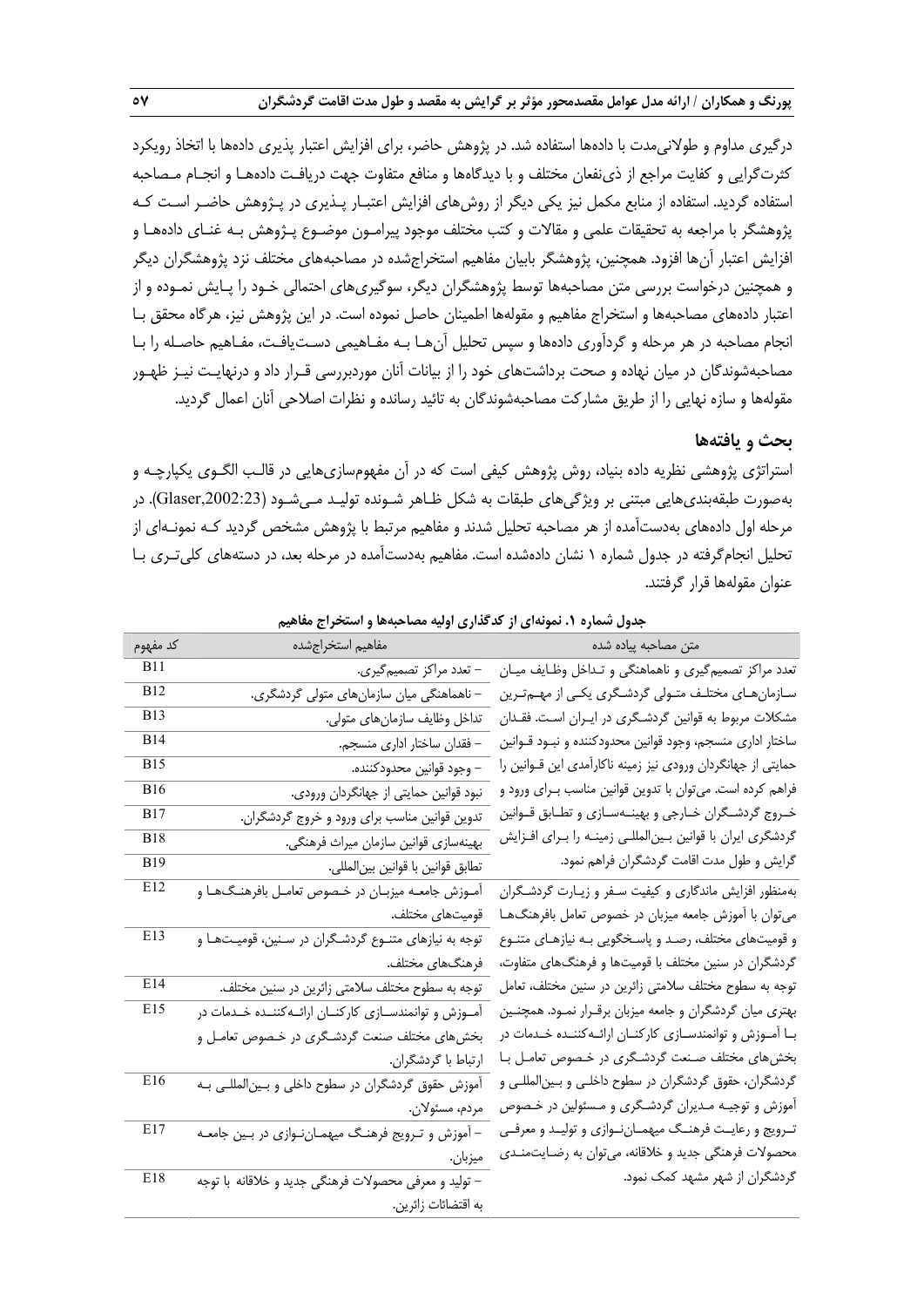در فرايند جمعآوري اطلاعات از مصاحبه چهارم به بعـد، تكـرار در اطلاعات دريـافتي مـشاهده گرديـد و از مـصاحبه دهم به بعد دادهها كاملاً تكراري و به اشباع نظري رسـيد؛ امـا انجام مصاحبهها، براي اطمينان از اشباع نظري تا مصاحبه دوازدهم ادامه يافت. مصاحبههاي عميق با طرح سؤالاتي در مورد «عوامل مقصد محور مؤثر بر توسعه مقصد گردشـگري مشهد و بهرهمندي بيشتر اين شهر از درآمدهاي گردشـگري» آغـاز شـد و پرسـشهـاي بعـدي بـر اسـاس پاسـخهـاي مصاحبهشونده طرح گرديد. در فرايند كدگذاري انتخابي نيز يكپارچهسازي و بهبود مقولهها حـول يكـي از كـدهاي اوليـه انجام گرديد. در كدگذاري نظري مقولهها به يكديگر ارتباط مييابند و تبيينهاي نظـري بيـان مـيشـود. پـس از انجـام كدگذاري انتخابي و دستهبندي كدهاي اوليه ذيل يكي از مفاهيم و شكلگيري و ظهور مقولههاي فرعي، پژوهشگران بـا بررسي مقولههاي حاصل و مقايسه و مقابله نظريه ظهور يافته اوليه كه از بطن مقولههاي فرعي رويش يافتند بـا ادبيـات موجود و نتايج پژوهشهاي انجامگرفته در اين زمينه، مدل نهايي پژوهش خود را ارائه كردند. با توجه به مفاهيم برخاسته از متن مصاحبهها و مقولههاي حاصل از اين مفاهيم، ميتوان مقولههاي فرعي حاصل را در قالب 7 مقوله اصلي و كـلان «عوامل رفاهي»، «عوامل مديريتي»، «عوامل قانوني و دولتـي»، «عوامـل بازاريـابي»، «عوامـل زيرسـاختي»، «عوامـل فرهنگي اجتماعي» و «عوامل اقتصادي» دستهبندي نمود كه عوامل مقصد محور مؤثر بر گرايش و طـول مـدت اقامـت گردشگر در شهر مشهد ميباشند.

عوامل قانوني و دولتي كلان با تأثير فراواني كه بر مقولههاي اصلي ديگر دارند و نقش تعيينكنندهاي كـه در عوامـل مقصد محور ديگر مؤثر بر گرايش و طول مدت اقامت گردشگران در شهر مشهد دارند، جايگاه ويژهاي در ميان مقولههاي ديگر دارا هستند و ميتوانند از طريق تأثير خود بر انتخاب مديران سازمانهاي متولي گردشگري كه «عوامل مـديريتي» را شكل ميدهند و خود نقش تعيينكنندهاي در بهبود و توسعه «عوامل بازاريابي» و «عوامل رفاهي» دارند كـه مـستقيماً در كنترل عوامل مديريتي هستند و همچنين نقش زمينهساز و بالادسـتي كـه «عوامـل قـانوني و دولتـي» بـر «عوامـل اقتصادي»، «عوامل فرهنگي و اجتماعي» و نيز «عوامل زيرساختي» دارند و در موفقيـت مـديران سـازمانهـاي متـولي گردشگري و ذينفعان آن در جهت تأمين بودجه و اعتبار لازم براي بهبود و توسعه اين عوامل نقش مـؤثري دارنـد، نگـاه ويژه دولتمردان و مسئولين نظام را ميطلبد تا با تـدوين و اجـراي قـوانين حـامي گردشـگران و تعـديل جايگـاه عوامـل ايدئولوژيك در توسعه گردشگري مناطق مختلف كشور و نيز تبيـين جايگـاه روا بـط بـينالملـل بـر تـصوير برنـد مقـصد گردشگري ايران و بالطبع بر برند مقاصد گردشگري داخلي، چارچوبي خدشهناپذير براي تعامـل ثبـات حاكميـت و امنيـت ملي از يكسو و بهبود روابط بين|لملل و تدوين قوانين حامي گردشگران از سوي ديگر ايجاد نمايند. پرواضـح اسـت كـه ايجاد مديريت يكپارچه در بخش گردشگري مقاصد مختلف كشور و استقرار و توسعه دولت الكترونيـك كـه از ملزومـات توسعه گردشگري كشور هستند نيز با توجه و اقدام مؤثر اين عامل قابل دستيابي است و راه را براي گرايش و طول مـدت اقامت گردشگران در مقاصد گردشگري كشور هموارتر ميسازد.

عوامل مديريتي نيز با اقدامات مؤثر خود در تعريف سوغات فرهنگي، مديريت تصوير برنـد مقـصد گردشـگري، مـديريت فضاي كالبدي شهر و بهبود مبلمان شهري، مديريت ترافيك كه يكي از معضلات كلانشهرهاي امـروز اسـت و توسـعه سرمايهگذاري پايدار در مقاصد گردشگري ميتوانند اين مقاصد را به جايگاه مطلـوبتـري بـراي گـذران اوقـات فراغـت گردشگران بدل سازند. عوامل مديريتي از يكسو با توسعه و بهبود عوامل رفاهي مانند امكانات و تـسهيلات حمـلونقـل مناسب، ايجاد بازارهاي محلي، كمك به وقوع رويدادها، توسعه بهداشت و درمان، بهبود ايمنـي و امنيـت، بهبـود شـرايط تغذيه و اسكان در مقاصد گردشگري و از سوي ديگر با بهبود شرايط عوامل بازاريابي مقصد گردشگري كـه مـشتمل بـر آموزش، پژوهش، اطلاعرساني و تبليغات براي سرمايهگذاران و هوشمند سازي، اطلاعرساني و تبليغات براي گردشـگران است، به جذابيت مقصد گردشگري و ماندگاري گردشگران در اين مقاصد كمک مي كنند. عوامل فرهنگي اجتماعي مقصد گردشگري كه بازتاب نگرش جامعه ميزبان، تعامل جامعه ميزبان با گردشگران و اعتماد اجتماعي در ميـان گردشـگران و جامعه ميزبان است، در كنار عوامل اقتصادي در امر گردشگري كه هزينههاي گردشگري و تسهيلات مالي گردشـگري را شامل ميشود، باتدبير مديران شهري و متوليان گردشگري در مقصد گردشگري و حمايت و پـشتيباني عوامـل قـانوني و دولتي كلان، قابليت بهبود و توسعه را جهت تأثيرگذاري برافزايش گرايش و طول مدت اقامت گردشگران در اين مقاصـد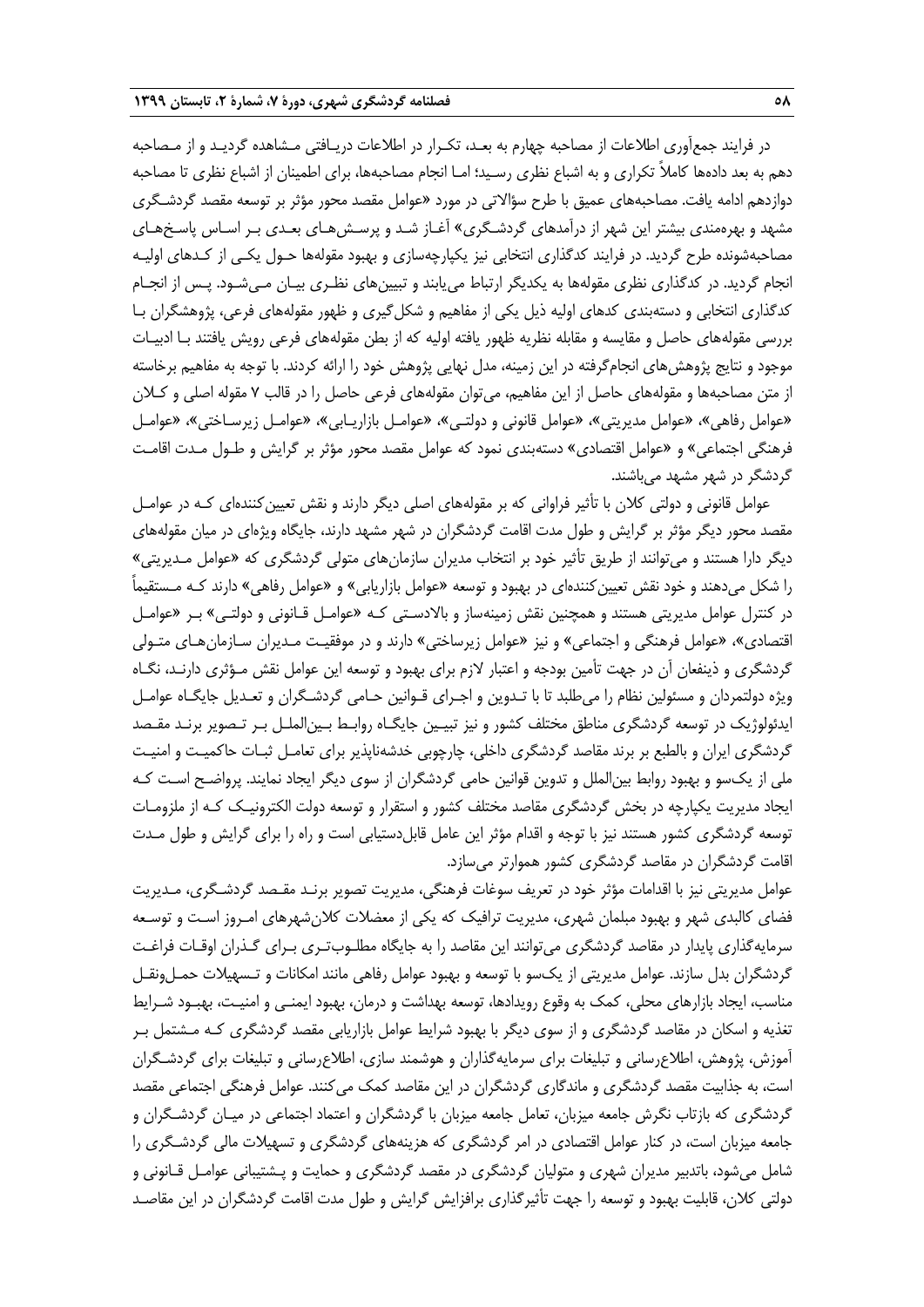را خواهند داشت. عوامل زيرساختي كه امكانات ارتباطي و مخابراتي، پايگاههاي داده و اطلاعات، مسيرهاي دسترسي بـه مقصد و جاذبههاي آن و زيرساختهاي گردشگري و گسترش فضاهاي سرگرمي و تفريحي را در برميگيرد نيز با درايـت و برنامهريزي مديران شهري و گردشگري اين مقاصد و تأمين سازوكار قانوني و اعتبار آن توسط عوامل قانوني و دولتـي كلان، شرايط را براي توسعه گردشگري و افزايش گرايش و طول مدت اقامت گردشگران در مقاصـد داخلـي مطلـوبتـر نموده و زمينه را جهت بهرهمندي بيشتر اين مقاصد از مواهب گردشگري فراهم مينمايد.



**شكل شماره .1 الگوي عوامل مقصد محور مؤثر بر گرايش و مدت اقامت گردشگر در شهر مشهد** 

صنعت گردشگري يكي از مهمترين بخشهاي اقتصاد جهاني است كه همچنان رو به رشد بـوده و نقـش مهمـي در تقويــت اقتــصاد كــشورها دارد و افــزايش ســرانه توليــد ناخــالص ملــي كــشورها و توســعه فرصــتهــاي شــغلي (1 2019: ,al et Manzoor(، توســعه آثــار فرهنگــي، اجتمــاعي، سياســي و امنيتــي مقاصــد گردشــگري دارد (2017:180 ,Hall(. در اين صنعت علاوه برجذب گردشگر، طول مدت اقامت گردشگران نيز يكي از متغيرهاي مهم بـه شمار ميرود. بسياري از پژوهشگران بر اين باورند كه ميزان اثرات مثبت گردشگري بر جوامع به طول اقامت گردشـگران وابسته است. هرچه طول اقامت گردشگر در مقصد گردشگري بيشتر باشد، نرخ اشغال هتلها و ميزان هزينه گردشـگران در مقصد گردشگري بيشتر بوده و بهاينترتيب مقصد گردشگري از منافع گردشگر استفاده بيشتري خواهـد بـرد (جـاني و دنيابين، ١٣٩۶: ٣١). ازاين رو مطالعه در خصوص صنعت گردشگري مستلزم توجه به هر دو بعد يعني جذب تعـداد بيـشتر گردشگران و افزايش طول مدت اقامت آنها ميباشد. عوامل مؤثر بر گرايش و طول مدت اقامت گردشـگران در مقاصـد گردشگري به دودسته عوامل وابسته به گردشگران و عوامل وابسته به مقصد (مقصد محور) تقسيم ميشوند. بديهي است مديران شهري تأثير چنداني بر روي عوامل وابسته به گردشگران ندارند و هرگونه تلاش در جهت بهبـود شـرايط مقـصد براي افزايش گرايش و طول مدت اقامت گردشگران منوط به شناخت عوامل مقصد محور مؤثر بر اين متغيرهاسـت . لـذا هدف اصلي پژوهش حاضر شناسايي عوامل مقصد محور مؤثر بر گرايش و طول مدت اقامت گردشگر در شـهر مـشهد از ديدگاه خبرگان بود. بنابراين تمام تلاش محققان بر آن بود تا پس از انجام مصاحبههـاي نيمـه سـاختاريافته بـا خبرگـان موضوع پژوهش و تجزيهوتحليل يافتهها با روش داده بنياد، به استنباط مفاهيم و مقولههايي از متن مصاحبههـا بپردازنـد كه هدف اصلي پژوهش را بهخوبي تبيين و تشريح كرده باشند؛ لذا پس از تحليـلهـاي صـورت گرفتـه بـر رويدادههـا، پژوهشگران موفق به استخراج 7 مقوله كلان مهم و تأثيرگذار شدند كه خود مشتمل بر 33 مقوله فرعي در قالب مفهـوم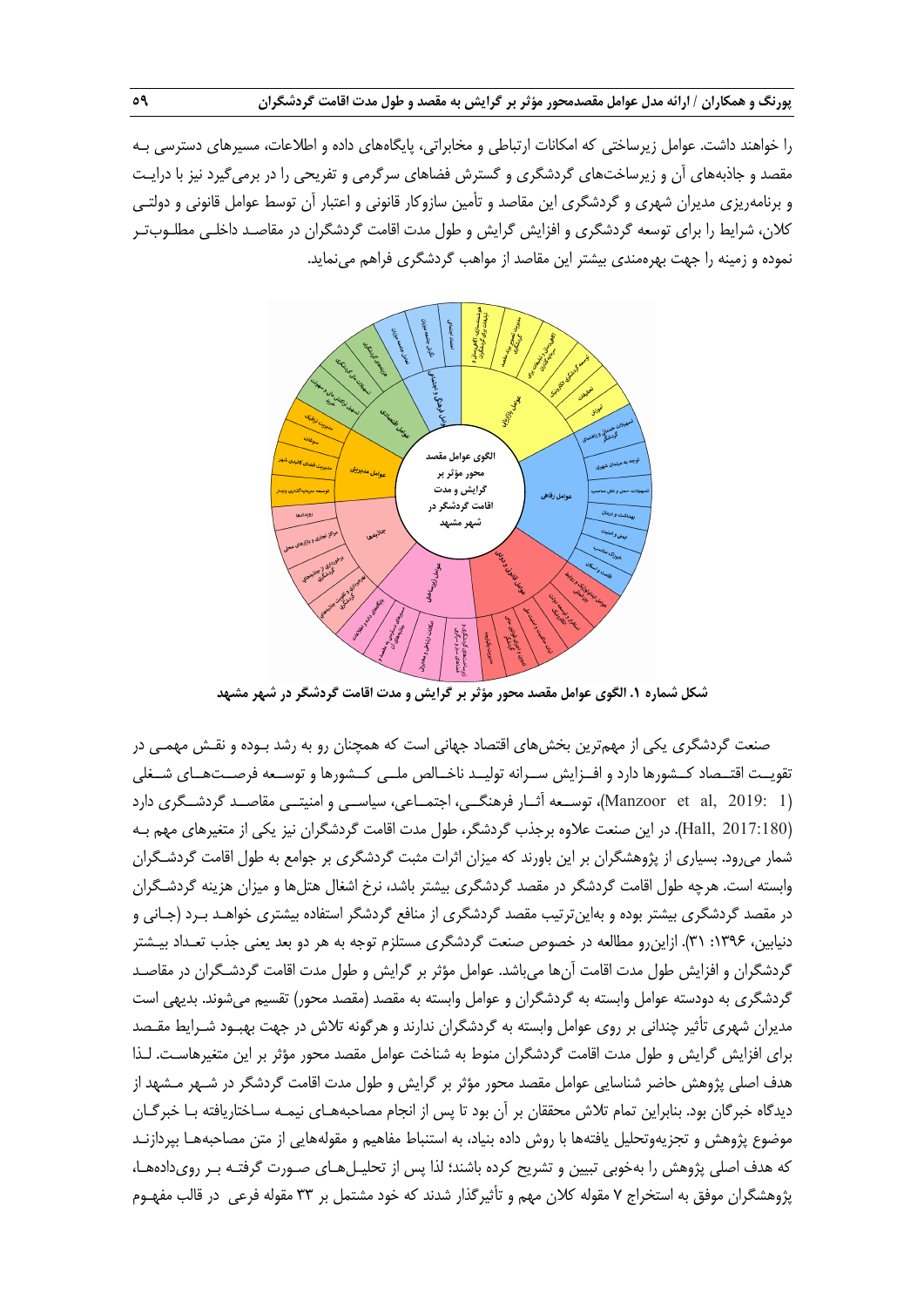بودند. الگوی عوامل مقصد محور مؤثر بر گرايش و طول مدت اقامت گردشگران در شهر مشهد در شكل ۱ ارائه گرديـده است. در ادامه عوامل تشكيلدهنده اين الگو موردبحث قرار ميگيرد.

## **عوامل قانوني و دولتي**

دولت و مديريت دولتي نقش بسزايي در توسعه گردشگري و بهخصوص گردشگري دولتي دارند، از يكسو سياسـتهـاي دولتي موجب تقويت زيرساخت گردشگري ميشوند. از سوي ديگر، همين سرمايهگـذاري دولـتهـا، موجـب رونـق ايـن صنعت، افزايش اشتغال و افزايش توليد ناخالص ملي ميگردد. دولت نقش مهمي در زمينه حمايـت از بخـش گردشـگري اعم از حمايت مالي، سياسي، فرهنگي و غيره دارد. دولت ميتواند با وضع قوانين قابل پـيشبينـي، سـاده، بـدون ابهـام و پايدار براي حمايت از بخش گردشگري، برنامه استراتژيك و سياست راهبردي براي فعاليت سـازمانهـاي مـرتبط اتخـاذ نمايد و شبكه وسيعي از سازمانهاي يكپارچه ايجاد نمايد (,2009Alghafri(. بررسي انجامشده توسط خاكپور و همكاران (1392) نشان ميدهد كه ساختار قانونگذاري و سياستگذاري در كشور ايران در زمينه تدوين قوانين گردشگري ناكارآمد است. تعدد مراكز تصميمگيري و ناهماهنگي و تداخل وظايف بين سازمانهاي مختلف يكي از مهمترين مشكلات مربوط به قوانين گردشگري ايران است كه بعضاً با تداخل در كار يكديگر عملاً اجراي هر برنامهاي را با مشكل مواجه ميسـازد. فقدان ساختار اداري منسجم، رشد و توسعه اين فعاليت را مختل ساخته و در بسياري از موارد موجب اشكال در روند كـار گرديده است. در اين ميان نبايستي نقش فضاي مجازي را ازنظر دور داشت . امروز اينترنت به يك منبع عظـيم اطلاعـات تبديلشده است كه امر تبادل اطلاعات و ارتباطات را در زمانهاي بسيار كوتاه ميسر ميسازد. همچنـين كـاربرد فنـاوري اطلاعات در سيستمهاي توزيع گردشگري، مهمترين عامل شتابدهنده اين صنعت ميباشد؛ زيـرا امكـان دسترسـي بـه اطلاعات بهموقع در خصوص تسهيلات و اسكان در اماكن گردشگري در تمام مراحـل توزيـع و در هـر مقطـع زمـاني را فراهم ساخته است (دهشيري:1393، 117). دولت با تسريع در فرآيند توسعه دولت الكترونيـك مـيتوانـد زمينـه را بـراي بهرهبرداري بيشتر از اين تسهيلات براي افزايش گرايش و طول مدت اقامت گردشـگران در مقاصـد گردشـگري داخلـي فراهم نمايد. در پژوهشهاي گذشته با موضوع ماندگاري گردشگران، به اين عامل به صورت مستقيم اشارهاي نشده است و تنها به عامل كلانتر ويژگيهاي مقصد در اين پژوهشها اشارهشده است. پرداختن به اين عامل بهصورت يـك عامـل تأثيرگذار در گرايش و طول مدت اقامت گردشگران در مقاصد گردشگري ميتواند نمودي از نوآوري پژوهش حاضر باشد.

## **عوامل مديريتي**

مقصد گردشگري را ميتوان محصولاتي در نظر گرفت كه در يك محيط رقابت جهاني با توسل به تمايزها و مزيتهـاي رقابتي خود در جذب گردشگر رقابت ميكنند. بنابراين يكي از استراتژيهاي كليدي بـراي دسـتيابي بـه رانـدمان مثبـت، توسعه برند مقصد گردشگري بهعنوان ابزاري قدرتمند براي بازاريابي و ايجاد تصوير مثبـت از مكـان و ايجـاد پيونـدهاي عاطفي با بازديدكنندگان است (San Martín et al,2019:1992). مديران و متوليان گردشگري شهري از طريق بهبـود ابعاد مختلف ميتوانند بر توسعه گردشگري مؤثر باشند كه ازجمله ايـن ابعـاد مـيتـوان از سـاختار، كالبـد و مورفولـوژي، وضعيت فرهنگي و... نام برد. در اين ميان عوامل كالبدي شهري به جهت آنكه نمايانتر و ملموستر بوده و قبـل از هـر بعد ديگري در شهر نمود و عينيت دارد از اهميت شاياني برخوردار است (آيتي و همكاران، :1395 44). بـراي بـسياري از گردشگران تجربه كردن فرهنگ محلي، زبان، سنتها، آدابورسوم، سبك زندگي و محيط طبيعي، خواست و نيت اصـلي سفر به شمار ميآيند. اين خواست و اين انگيزه، به شكل فزايندهاي توسط ساكنان محلي و شركتهاي توريستي (داخلـي و خارجي)، با عناوين مختلفي چون: گردشگري فرهنگي، گردشگري ميراث فرهنگـي و بـوم گـرديهـاي جامعـهمحـور، باانگيزه كاملاً متفاوت كسب درآمد و سود يا سوداگري، بهرهبـرداري شـده و بـراي آن طراحـيهـا و برنامـهريـزيهـاي حسابشده و دامنهداري صورت ميگيرد. اين همان فرآيندي است كه با عنوان رسا و معنادار «كالايي شـدن» و بـهطـور خاص، كالايي شدن فرهنگ از آن نام برده ميشود. بهاينترتيب است كه فرهنـگ، كـه از طريـق اشـكال و جلـوههـاي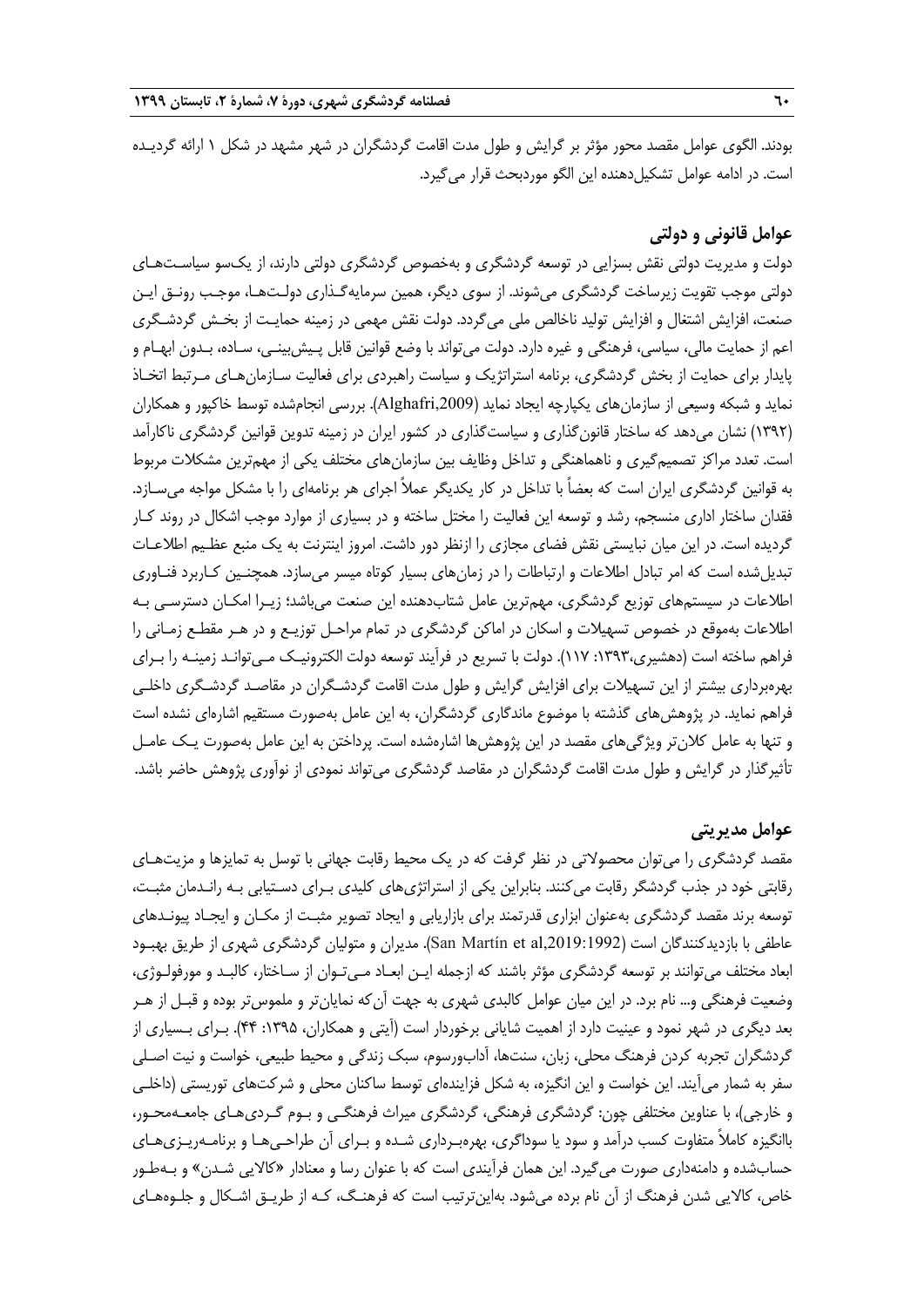متنوعي به متن زندگي وارد ميگردد، هسته و جوهره اصلي گردشگري محسوب ميشود (اميني و زيدي:1394، 16). امـا سوغات بخش مهمي از تجربه گردشگري محسوب ميشـود. افراد براي حفظ تجربه سفر، به شواهدي دال بر آن لحظات خاص نياز دارند و بدين ترتيب گردشگر بهوسيله سوغات، داستان تجربهشدهاش را روايت مـيكنـد (نـودهي و همكـاران، :1393 119). عامل ديگر مديريت ترافيك است. امروزه يكي از مشكلاتي كه شـهر مـشهد دارد بـه عنـوان يـك مقـصد گردشگري بحث ترافيك در زمانهاي پيك گردشـگر اسـت. تـلاش در جهـت افـزايش گـرايش و طـول مـدت اقامـت گردشگران در مقاصد گردشگري نيازمند حمايت از سرمايهگذاري پايدار در اين نقاط است. در ايـن راسـتا توجـه مـديران شهري و گردشگري شهري به نگرشهاي جامعه ميزبان از اثـرات مثبـت و منفـي گردشـگري عـاملي بـراي حمايـت و مشاركت ساكنان مقصد از سرمايهگذاري پايدار در اين مناطق است. در پژوهشهاي گذشته محققان در خصوص موضوع گرايش و طول مدت اقامت گردشگران، به اين عامل به صورت مستقيم اشارهاي نشده است. پرداختن به ايـن عامـل نيـز بهصورت يك عامل تأثيرگذار در گرايش و طول مدت اقامت گردشگران در مقاصد گردشگري ميتواند نمودي از نوآوري پژوهش حاضر باشد.

# **عوامل رفاهي**

به اذعان اكثر مصاحبهشوندگان وجود عوامل رفاهي مناسب در ماندگاري گردشگر بسيار مؤثر ميباشد، ازجمله اين عوامل ميتوان به اسكان مناسب (برخورداري از اقامتگاه مناسب جهت استراحت) اشاره كـرد. پـژوهشهـاي گذشـته نيـز تـأثير عوامل رفاهي در ماندگاري گردشگر را تائيد مي كننـد (دهـشيري، ١٣٩٣: ٧٠٪ سـقايي، ١٣٩٣: ۶١٠). مهـمتـرين دغدغـه گردشگران يافتن محلي براي اسكان است (بابايي و مسعودي، ١٣٩٣: ٤٠١)؛ لذا اسكان ميتواند يكي از عوامـل مهـم در ماندگاري گردشگر باشد. عاملي ديگر وجود سيستم حملونقل مناسـب مـيباشـد. حمـلونقـل بـينشـهري و همچنـين درونشهري مناسب، يكي از مهمترين عوامل لازم براي افزايش مـدتزمـان حـضور گردشـگران در يـك منطقـه اسـت (آقاجاني و فراهانيفرد، :1394 57). عامل مهم ديگر مؤثر بر مانـدگاري گردشـگران در مقاصـد گردشـگري، تـسهيلات خدماتي است. وجود آژانسهاي مسافرتي و مراكز خدماتي، تور گردانها و ستاد راهنماي زائر در شـهر مـشهد از عـ واملي است كه ذيل عنوان تسهيلات خدماتي قرارگرفتهاند. وجود امكانات و زيرساخت جهت راهنماي گردشگر جهت آشنايي بـا مناطق گردشگري شهر ميتواند بهنوبه خود در ماندگاري گردشگر مؤثر باشد. همچنين تغذيه مناسب و مراكز ارائهدهنـده خدمات تغذيه ميتواند بر ماندگاري گردشگر تأثيرگذار باشد. بهزعم اكثر مـصاحبهشـوندگان يكـي از عـواملي كـه باعـث ميشود گردشگران در يك شهر مدت بيشتري بمانند وجود و دسترسي مناسب به امكانات تغذيـهاي باكيفيـت و باقيمـت مناسب است. مبلمان شهري بخشي جداييناپذير از محيط شهري است و شناخت هويت آن را ممكن مـيسـازد. عناصـر مبلمان شهري براي راحتي، آسايش و زيبايي بيشتر، ارائه اطلاعات، كنترل حركت و نمايش مقررات، ايجـاد محافظـت و امنيت و رفاه كاربران و وسايلي براي بازي كودكان، ارائـه خـدمات درمـاني و ... در فـضاهاي شـهري قـرار دادهشـدهانـد (,2019:4Ojani(. مديران شهري در برنامهريزيها بايد جهت ايجاد جذابيت بيشتر اين مراكز بهمنظور جـذب جمعيـت و تأمين آسايش استفادهكنندگان از فـضاهاي گردشـگري و همچنـين تـأمين درآمـد مناسـب و ايجـاد اشـتغال در صـنعت گردشگري به ساماندهي اينگونه فضاها با ايجاد انواع و رنگبندي تجهيـزات موردنيـاز و شـاخصهـاي زيبـاييشناسـي محيطهاي شهري براي آسايش گردشگران بپردازند (لحميان و همكاران، :1392 109). عامل مهـم ديگـري كـه تقريبـاً همه خبرگان بر آن اذعان داشتهاند وجود امنيت است. امنيت اقتصادي، اجتماعي و... ازجملـه الزامـات گردشـگران اسـت. بهزعم عظيمي هاشمي و همكاران (1391)، امنيت يكي از مؤلفههاي اصلي اجتماعي- فرهنگي شهر زيارتي پايدار اسـت. درنهايت آخرين عامل وجود و دستيابي به مراكز بهداشتي و درماني مناسب در شهر است كـه گردشـگران در زمـان نيـاز بتوانند از آن استفاده نمايند. نتايج اين پژوهش با نتايج حاصل از پژوهشهاي جكمن و همكاران2020،؛ آگـويلار و ديـاز، 2019؛ ياكوبسن و همكاران، 2018؛ سولر و همكاران2018،؛ اشـتون2017،؛ آدونگـو همكـاران2017،؛ جـاني و دنيـابين، 1396؛ جليلي گنـدماني1393،؛ آلـن و همكـاران2014،؛ سـقايي و همكـاران1393،؛ بـاروس و ماچـادو2010،؛ بـاروس و همكاران2008، و مارتينز و رايا2008، همراستا است.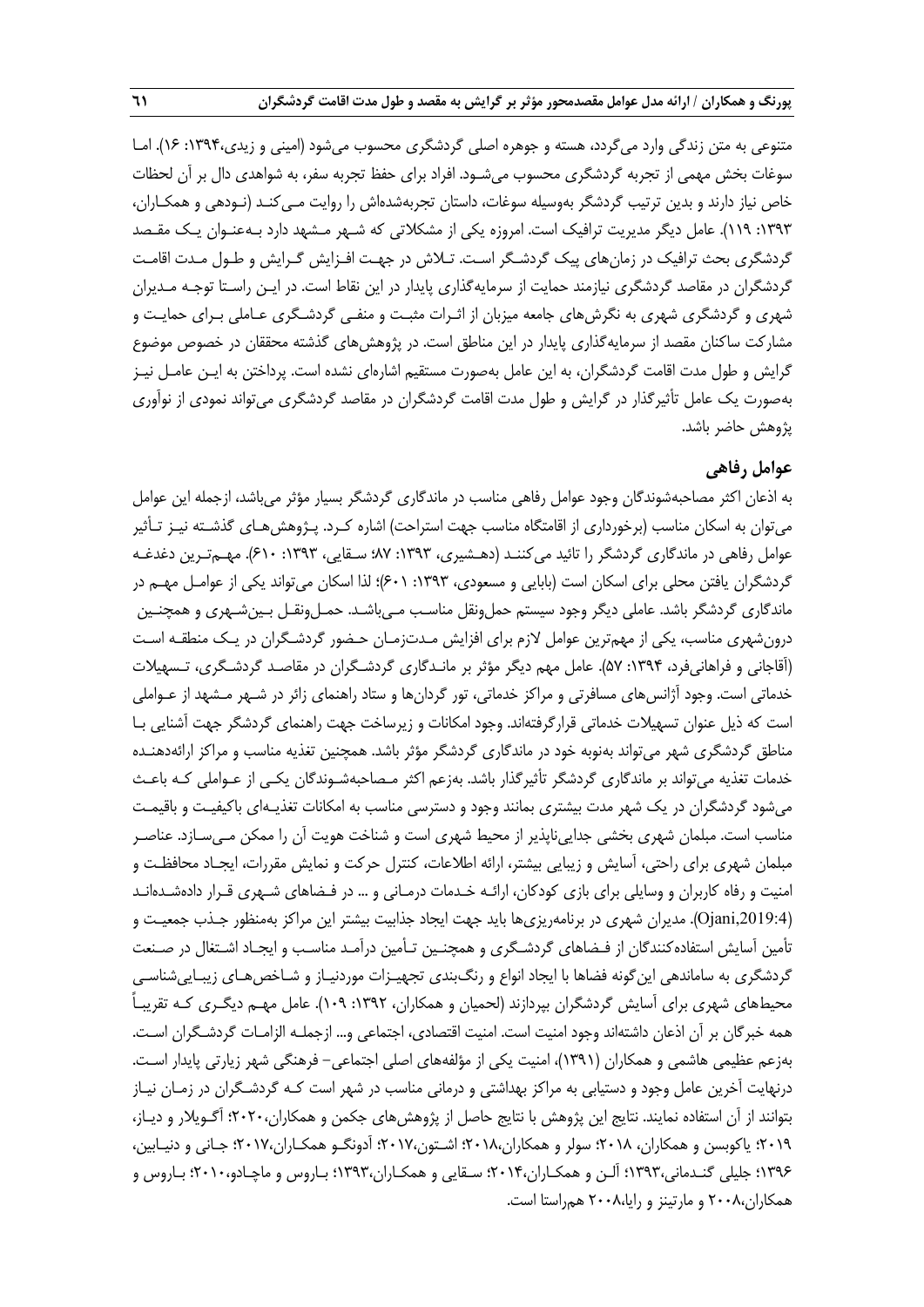#### **عوامل زيرساختي**

زيرساختهاي گردشگري اساس توسعه گردشگري و استفاده از منابع موجود در مقصد گردشگر ي هستند. زيرساختهاي گردشگري شامل تعداد زيادي از خدمات است كه براي رفع نيازهاي گردشگران و افزايش رضايتمندي در هنگـام سـفر و اقامـت در مقـصد ضـروري اسـت (,2016:288Ivana & Jovanović(. يكـي از مهـمتـرين زيرسـاختهـا در مقاصـد گردشگري شهري فراهمسازي پايگاهها و بانكهاي اطلاعاتي براي كمك به تصميمسازي و استفاده مـديران و متوليـان گردشگري است. اغلب مشاركتكنندگان در اين پژوهش به اهميت و لزوم ايجاد بستر مناسب بـراي توسـعه بانـكهـاي اطلاعاتي در اين خصوص اذعان داشتند. عامل ديگر برخورداري از امكانات ارتباطي و مخابراتي است. مصاحبهشـوندگان يكي از دلايل اصلي ماندگاري گردشگران را برخورداري شهر از امكانات ارتباطي مناسـب مـيداننـد. اينكـه گردشـگر در مناطق تفريحي و اقامتي و زيارتي از اين امكانات برخوردار باشد از اهميت فراواني برخوردار است . وجـود زيرسـاختهـاي مناسب و بستر مطلوب براي جابهجايي و بازديد از جاذبههاي گردشگري نيز از مهمتـرين عوامـل در افـزايش مانـدگاري گردشگران در مقاصد گردشگري است كه بهرهبرداري از وسايل رفاهي همچون وسايل نقليه مناسب را مقدور مـيسـازد. عامل آخر در زمره عوامل زيرساختي توسعه زيرساختهاي گردشگري و حضور بخـش خـصوصي در ايـن بخـش اسـت. تمركز متوليان گردشگري بر توسعه زيرساختهاي گردشگري شبانه، مراكز مذهبي و ديني، توسعه پاركهاي موضـوعي، ايجاد و توسعه موزههاي موضوعي متنوع، ايجاد و تقويت بوستانها و فضاي سبز مناسـب، توسـعه زيرسـاختهـاي لازم جهت بالندگي جاذبههاي مربوط به گردشگري جنگ، سلامت، تاريخي و باستاني، بومگردي و... و همچنين ايجـاد بـستر مناسب جهت رشد گردشگري بومگردي و واگذاري بخـشهـاي مهـم گردشـگري مثـل حمـلونقـل، تغذيـه، اقامـت و بهرهبرداري از منابع و زيرساختها و... به بخش خصوصي، البته با نظارت كافي بر آن ميتواند منجـر بـه اشـتغالزايـي و توسعه اقتصاد و درنهايت رقابت بين بنگاهها شده و سطح رفاه گردشگران افزايش يابد و در ماندگاري وي مؤثر واقع شود . نتايج اين پژوهش با نتايج حاصل از پژوهشهاي ياكوبسن و همكاران، 2018؛ وانگ و همكاران، 2018؛ اشـتون، 2017؛ تينگ و همكاران، 2017؛ آدونگو و همكاران، 2017؛ جاني و دنيابين، 1396؛ سقايي و همكاران، 1393؛ باروس و ماچادو، 2010؛ باروس و همكاران، 2008 و مارتينز و رايا، 2008 همراستا است.

#### **جاذبهها**

بايد توجه داشت كه ساختار گردشگري دربرگيرنده عوامل ثانويهاي ميباشد كه ميتوانـد انگيـزههـاي بيـشتري را بـراي تقاضاي گردشگري آن مكان فراهم آورد كه مشتمل بر بخشها، عناصر متعدد و پيچيدهاي همانند جاذبهها، مراكز اقامتي و پذيرايي، حملونقل، بازارهاي داخلي و بينالمللي و... ميباشد كه در ارتباط متقابل با يكديگر، كليت سامانه گردشـگري را در يك مكان ايجاد ميكنند. در فرآيند گردشگري، شهرهايي موردتوجه گردشگران قرار ميگيرند كـه چنـد جاذبـه يـا حداقل يكي از آنها را همچون وجود زيارتگاه، آثار علمي، فرهنگي و تاريخي، طبيعت زيبا و متنوع، امكانـات تفريحـي و اقامتي، تسهيلات ارتباطي و وجود بازارهاي متنوع خريدوفروش دارا باشند . وجود فضاهاي سرگرمي و تفريحي يكي ديگر از عوامل اقبال گردشگران به مقصد براي بازديد و يـا مانـدگاري بيـشتر آنـان در آن مكـان مـيباشـد. وجـود فـضاهاي گردشگري مناسب، از قبيل شهربازي، فضاي سبز، پارك، جاذبههاي طبيعي و... ميتواند بر ماندگاري گردشـگر تأثيرگـذار باشد. اين عوامل تحت عنوان عوامل كششي در زمره عوامل انگيزشي بهحساب مـيآيـد كـه در مانـدگاري گردشـگر در مقصد گردشگري تأثيرگذار است. گسترش مراكز تجاري و بازارهاي محلي نيز يكي ديگر از جاذبههاي مدنظر گردشگران است كه ميتواند در گرايش و طول مدت اقامت آنان در مقاصد گردشـگري نقـش عمـدهاي داشـته باشـد. فعاليـتهـا و رويدادهاي مختلف مرتبط با صنعت گردشگري نيز نقش بسزايي در گرايش و طول مدت اقامـت گردشـگران در مقاصـد گردشگري دارند. برگزاري جشنوارههاي موسيقي سنتي، نمايشگاههاي صنايعدستي و رويدادهاي ورزشي، فرهنگي، علمي و ... همچنين برپايي مراسم و آئينهاي مذهبي و انتخاب مقصد گردشگري بهعنوان پايتخـت موضـوعي ماننـد پايتخـت معنوي، سلامت، گردشگري حلال و ... ميتواند به جذابيتهـاي مقاصـد گردشـگري بـراي گردشـگران بيفزايـد . نتـايج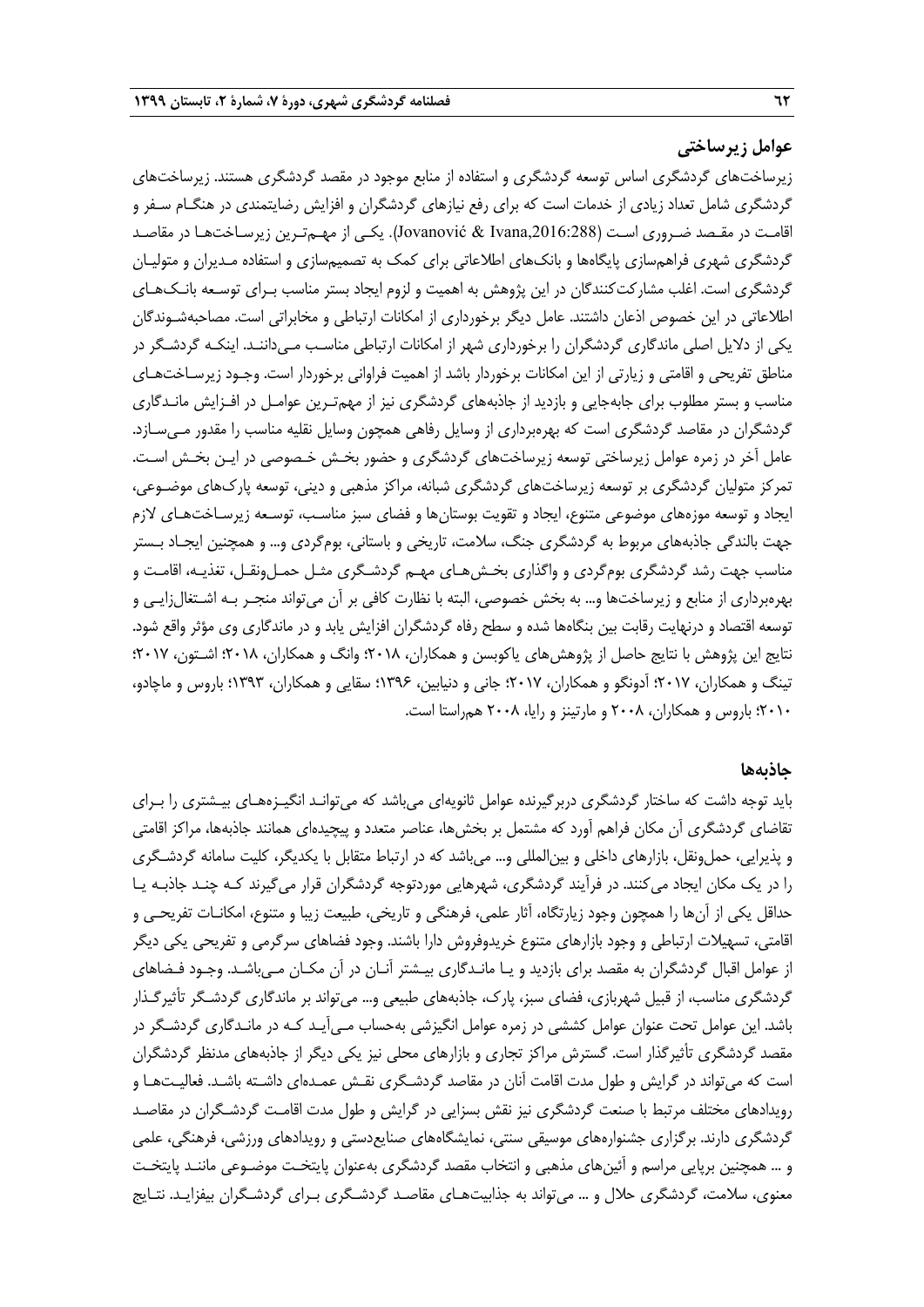پژوهشهاي ياكوبسن و همكاران (2018)؛ آشتون (2017)؛ تينگ و همكاران (2017)؛ آدونگو و همكاران (2017)؛ جاني و دنيابين (1396)؛ آلن و همكاران (2014)؛ باروس و ماچادو (2010)؛ موسوي و همكاران (1392)؛ مارتينز و رايا (2008)؛ ديمنزس و همكاران (2008) نيز مؤيد اين موضوع هستند.

## **عوامل اقتصادي**

به نظر اكثر مصاحبهشوندگان، عامل اقتصادي از مهمترين معيارهاي ماندگاري گردشگر است. بهطوركلي ميتوان فاصـله اقتصادي ميان مبدأ و مقصد گردشگري را يكي از مهم ترين عوامل دخيل در هزينههاي گردشگران دانست كه مـيتوانـد در ماندگاري گردشگران تأثير بسزايي داشته باشد. از طرف ديگر تسهيلات مالي گردشگري ازجملـه عوامـل مهـم ديگـر است كه در ماندگاري گردشگر تأثير دارد. اكثر مصاحبهشوندگان به اين مهم توجه داشتهاند كه در برنامههاي گردشـگري افراد بيش از همه بودجه مناسب و هزينههايي را مدنظر قرار ميدهند و همچنين تصميماتي از قبيل اينكه خـود افـراد بـا وسايل نقليه شخصي سفر كنند يا با تورهاي گردشگري متأثر از اين مهم است. همچنين تسهيلات موجـود بـراي انجـام سادهتر و روانتر معاملات و مبادلات گردشگران در مقصد گردشگري نيز عامل مهمي در ماندگاري گردشگران بهحـساب ميآيد. متوليان گردشگري ميتوانند با فراهم نمودن بستر مناسـب جهـت توسـعه گردشـگري الكترونيـك و نيـز ايجـاد زيرساختهاي مطلوب جهت استفاده از كارتهاي بينالمللي و همچنين ارزهاي ديجيتال براي انجام تبادلات گردشگران، زمينه ماندگاري بيشتر آنان را فراهم آورند. لذا عامل اقتصادي يكي از عوامل مؤثر در ميزان زمان اقامت افـراد در مقـصد گردشگري است و ميتواند ماندگاري گردشگر را تحت تأثير قرار دهد. نتايج پژوهش حاضر با نتايج پژوهشهاي جكمن و همكاران، 2020؛ جاني و دنيابين، 1396؛ ترين و فارستاد، 2012؛ پيپوچ و همكاران، 2012 ؛ بـاروس و همكـاران، 2008؛ گوكوالي و همكاران، 2007 و آلگره و پو، 2006 در يك راستا قرار دارد.

# **عوامل فرهنگي اجتماعي**

سرمايه اجتماعي توانايي بهبود همكاري بين افراد جامعه و هماهنگي در روند توسعه گردشگري جامعهمحور را دارد ( Liu et al,2014:190). سرمايه اجتماعي در زمينه گردشگري با سهيم شدن در تصميمگيري، روشي بـراي ارتقـاي پايـداري، تعادل توسعه اقتصادي و اجتماعي، برنامهريزي همهجانبه مقاصد گردشگري، اطمينان از داشتن دركـي روشـن از مكـان، ارزيابي سريع و مؤثر از موقعيتهاي پيچيده، توسعه ارزشهاي عمومي و ضمانت توزيع برابر منـابع اسـت (ابـراهيمپـور و همكاران1396، : 121). موضوع نگرش جامعه ميزبان نسبت به گردشگري و آثار آن كه تعامل جامعه ميزبان با گردشـگري را شكل ميدهد، تأثير فراواني برجذب و رضايت گردشگران و تبليغات شفاهي مثبت مقصد از سوي آنان خواهد داشت كه خود ميتواند سبب ماندگاري بيشتر گردشگران در اين مقاصد گردشگري شود. عواملي چون پاسداشـت هويـت فرهنگـي جامعه ميزبان، حفظ امنيت و كنترل جرم و جنايت، تشديد رقابت در استفاده از امكانات و منابع شهري با افـزايش حـضور گردشگران، ازجمله دغدغههاي جامعه ميزبان در قبال توسعه گردشگري هستند كه مـديريت شـهري و متوليـان صـنعت گردشگري در اين مقاصد با مديريت آثار منفي گردشگري در جامعه و هدايت اين فرايند و تبليغ ثمرات مثبت گردشـگري براي جامعه ميزبان، ميتواند بستر را براي تعامل بهتر جامعه با گردشگران و بهرهمندي بيشتر از مواهب گردشگري فراهم نمايد. نتايج اين پژوهش همراستا با نتايج پژوهشهاي جكمن و همكاران، 2020؛ آگويلار و دياز، 2019؛ اشـتون، 2017؛ تينگ و همكاران، 2017؛ آدونگو و همكاران، 2017؛ پـيپـوچ و همكـاران، 2012؛ بـاروس و ماچـادو، 2010؛ بـاروس و همكاران، 2008 و ديمنزسو همكاران، 2008 ميباشد.

# **عوامل بازاريابي**

اطلاعرساني و تبليغات براي سرمايهگذاران و گردشگران، مهمترين عوامل بازاريابي بهزعم مصاحبهشوندگان بـوده اسـت. مديران متولي گردشگري ميتوانند با توسعه برند و ايجاد هويتي مطلـوب بـراي برنـد مقاصـد گردشـگري بـا اسـتفاده از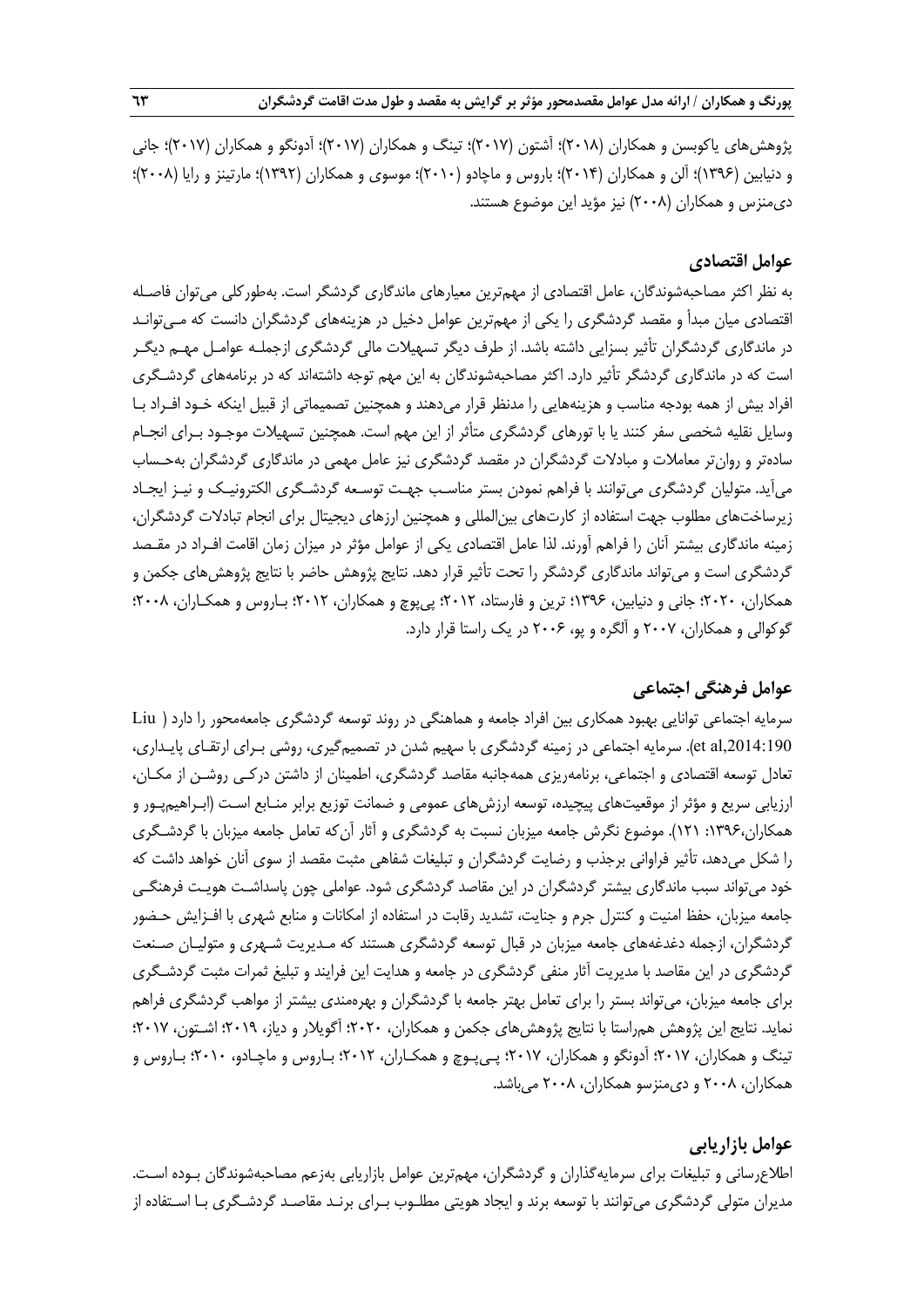ابزارهاي توسعه برند همچون سرود شهر و شعار برند و ... در جهت ايجاد تصويري مطلوب از برند اين مقاصـد در اذهـان مخاطبان خود در طيفهاي مختلف سني و روانشناختي و ارائه آموزشهاي لازم به شهروندان در جهـت افـزايش تعهـد آنان به هويت مقصد گردشگري، اسباب افزايش ارزش ويژه برند اين مقاصد را فـراهم نمـوده و ضـمن ايجـاد تجربـهاي شيرين از سفر به اين مقاصد در ذهن زائران و گردشگران زمينه را براي ايجاد و افزايش تبليغات شفاهي مثبت گردشگران درباره مقصد گردشگري را فراهم نمايند (پورنگ:1397، 107). آموزش و نهادينه كردن فرهنگ ميهماننوازي و گردشـگر پذيري در كاركنان هتلها، رستورانها، مراكز اقامتي و تفريحي و حتي مردم شهر تأثير بسزايي در رضـايت گردشـگران و افزايش ماندگاري آنان در مقصد گردشگري دارد. آموزش تنها مختص ارائهدهندگان خدمات گردشگري و جامعه ميزبـان نميشود بلكه ميتوان با تقويت و توسعه گردشگري الكترونيك، علاوه بر ارائه اطلاعات و خدماتي مانند وضعيت اقليمـي و جغرافيايي مقصد، ارائه اطلاعات مسيرها و وسايل اياب و ذهاب به مقصد، اطلاعات برابري پول ملي كـشور مقـصد بـا ارزهاي بينالمللي، معرفي جاذبههاي گردشگري مقصد و نرخ هزينههاي مكالمه و ،... به آموزش اصـول و عقايـد جامعـه ميزبان و نحوه صحيح رفتار گردشگران در مقصد گردشگري پرداخت. نتايج پژوهش حاضر همراستا با پژوهشهاي وانگ و همكاران، 2018 ؛ سقايي و همكاران، 1393؛ ديمنزس و همكاران، 2008 و گوكوالي و همكاران، 2007 است.

چنانچه ملاحظه ميگردد اين پژوهش با تبيين اهميت و ضرورت انجام مطالعهاي در خصوص شناسايي عوامل مقصد محور مؤثر بر گرايش و طول مدت اقامت گردشگر در شهر مشهد و انجام مصاحبههاي عميق با خبرگان اين موضـوع در اين شهر به كمك استراتژي داده بنياد سعي در استخراج الگويي جامع از ايـن عوامـل جهـت ارائـه بـه متوليـان صـنعت گردشگري در اين مقصد شهري داشته است و در پايان الگويي همهجانبه با 7 مقوله كلان وابسته به مقصد كه هـر يـك خود شامل زير مؤلفههاي جامعي است كه مي تواند دستمايه انجام پژوهشهاي گـستردهتـري جهـت شناسـايي و تعيـين شاخصهاي سنجش عملكرد متوليان و ذينفعان اين حوزه باشد ارائه نموده است. برخلاف پژوهشهاي پيشين، محققان در اين مطالعه تنها سعي در اسـتخراج عوامـل مقـصد محـور كـه قابليـت تأثيرگـذاري متوليـان ايـن شـهر و همچنـين سياستگذاران اين حوزه در مقياس ملي در آنها مقدور است، نمودند كه خود يكي از نوآوريهـاي ايـن پـژوهش اسـت. همچنين، در اين پژوهش عوامل مهمي مانند عوامل قانوني و دولتي كه خـود مـشتمل بـر مؤلفـه هـاي تعيـينكننـدهاي همچون مديريت يكپارچه مقصد گردشگري، ثبات حاكميت و توسعه امنيت ملـي، اسـتقرار و توسـعه دولـت الكترونيـك، تدوين و اجراي قوانين حامي گردشگر و عوامل ايدئولوژيك و روابط بينالمللـي مقـصد گردشـگري اسـت و نيـز عوامـل مديريتي كه مستقيماً مديران و عملكرد آنها در بهبود شرايط مقصد را شامل ميشود و مشتمل بر عوامل مهمي همچون مديريت تصوير برند مقصد، مديريت فضاي كالبدي شهر، توجه به مبلمان شهري، مديريت ترافيك، سوغات سفر و توسعه پايدار سرمايهگذاري است را معرفي نموده كه با مراجعه به مفاهيم مستخرج از مصاحبهها ميتوان بـه مفـاهيم مـرتبط بـا مقوله فرعي و ابعاد گسترده مطالعه پي برد. لازم به يادآوري است كه مطالعه حاضـر، تـلاش بـديعي در زمينـه شناسـايي عوامل مقصد محور ارتقاي جذب و مدت اقامت گردشـگر در كـلان شـهر مـشهد كـه مقـصدي چنـدمنظوره بـا اولويـت گردشگري مذهبي است، ميباشد. بديهي است در مقصدي با خصوصيات اين شـهر كـه اقـسام متعـددي از جاذبـه هـاي گردشگري را در خود جاي داده است ميتوان به تحقق هدف اين پژوهش كه تبيين الگويي جامع از عوامل مقصد محـور مؤثر بر گرايش و طول مدت اقامت گردشگر ميباشد، اميد داشت كه شروعي براي مطالعات مرتبط و جزئيتر خواهد بود.

# **نتيجهگيري**

با بررسي الگوي ارائهشده براي عوامل مقصد محور مؤثر بر گرايش و طول مدت اقامت گردشگر در شهر مشهد، ملاحظه ميگردد كه بهبود و تقويت عوامل شناساييشده از توان مديران و متوليان محلي خارج بـوده و همـت و همـدلي تمـامي ذينفعان و متوليان در سطوح محلي، استاني و ملي را ميطلبد. شناخت اين عوامـل از سـوي مـديران گردشـگري شـهر مشهد ميتواند به بهبود برنامهريزي عوامل مؤثر بر گرايش و طول مـدت اقامـت گردشـگر در ايـن شـهر كمـك شـايان توجهي نمايد. خوشبختانه شهر مشهد با دارا بودن جاذبههاي متنوع گردشگري، ظرفيت مطلوبي بهمنظـور برخـورداري از مواهب طبيعي، تاريخي، تفريحي و سرگرمي، اجتماعي و فرهنگي و… دارد كه با تقويت عوامل بازاريابي، هويت فرهنگي،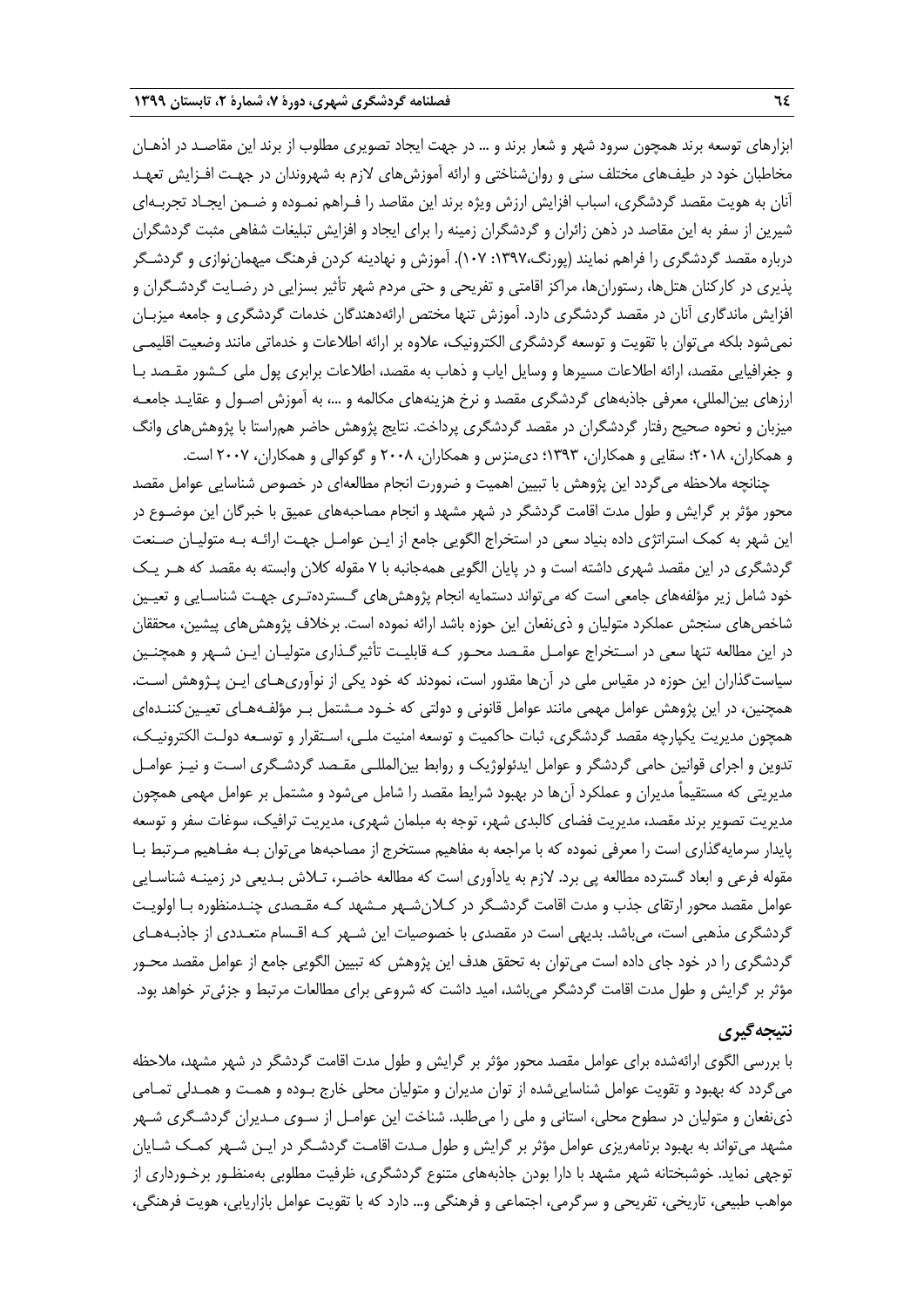اجتماعي، قانوني، زيرساختي و رفاهي ميتوان به افزايش گرايش و طول مدت اقامت گردشگران در اين شهر كمك نمود. با توجه به عوامل ارائهشده در الگوي پژوهش ميتوان پيشنهادهاي زير را در جهت توسعه گرايش و طـول مـدت اقامـت گردشگر در شهر مشهد جهت استفاده مديران گردشگري اين شهر ارائه نمود:

- اكثر مقاصد گردشگري داراي هويتي تكبعدي هستند اما مقاصد گردشگري مانند مشهد مقـدس داراي هـويتي چندبعدي بوده كه توجه بهتمامي اين ابعاد در جهت ايجاد همافزايي براي افزايش گرايش و طـول مـدت اقامـت گردشگر در اين مقاصد ضروري به نظر ميرسد. همانگونه كه در الگوي ارائهشده هويداست عوامل رفاهي سهم بالايي از كل عوامل را به لحاظ تعدادي به خود اختصاص داده است كه سهم بالايي از اين عوامل با مشاركت و همدلي متوليان و ذينفعان گردشگري در شهر مشهد قابل ارتقا است. پيشنهاد ميگردد مديران سطوح بالاتر بـا بسترسازي مطلوب در جهت ايجاد همافزايي براي همگرايي منافع و اقدامات ذينفعان تلاش نمايند.
- بهمنظـور اجتنـاب از بخـشي نگـري و سياسـتگـذاري تقليـدي از مقاصـد گردشـگري ديگـر و ايجـاد الگـوي سياستگذاري مطلوب براي گردشگري شهر مشهد، لزوم تعامـل بـا مراكـز پژوهـشي و دانـشگاهي در راسـتاي جمعآوري و تحليل نيازها و خواستههاي گردشگران مذهبي و روندهاي موجود در تغيير سلايق آن ها ضروري به نظر ميرسد.
- در صورت عدم توجه به توسعه پايدار گردشگري در مقاصد مختلف، شاهد افزايش تـصاعدي صـدمات ناشـي از ورود گردشگران به اين مقاصد خواهيم بود. بنابراين ضرورت برنامهريزي مطلـوب در جهـت توسـعه فرهنگـي و پاسداشت هويت فرهنگي مقاصد گردشگري همچون مشهد مقدس و توسعه ظرفيتهاي رفاهي و امنيتي در اين شهر بيشازپيش نمايان ميگردد.
- مديران با تعريف سوغات فرهنگي متناسب با هويت فرهنگي شـهر مـشهد و مـديريت فـضاي كالبـدي شـهر و حراست از هويت فرهنگي اين مقصد گردشگري در كنار توجه به مبلمان شهري و مديريت ترافيك در اين شهر ميتوانند ضمن بهرهبرداري از مواهب اقتصادي و تبادل و تعامل فرهنگـي بـا گردشـگران ، از پيامـدهاي منفـي گردشگري بر فرهنگ و محيط مقصد گردشگري پيشگيري نمايند.
- ايجاد بانكهاي اطلاعاتي و جمعآوري، تجزيهوتحليل و ارائه آمارهاي رسمي از ميزان ورود گردشگران، نيازها و خواستههاي آنان سبب ايجاد بستر توسعه كارآفريني و توسعه اشتغال در شهر مشهد و شهرهاي اطراف ميگردد.
- توسعه گردشگري انبوه ممكن است صدمات جـدي بـر روح گردشـگري مـذهبي و معنـوي وارد آورد . متوليـان گردشگري شهر مشهد با بسترسازي و فراهم نمودن شرايط مطلوب براي توسعه گردشـگري آرام در ايـن شـهر ميتوانند ضمن پاسداشت اماكن مذهبي و احياي روح معنويت در اين اماكن و تبادل فرهنگي و جلـب و توسـعه روحيه ميهماننوازي مجاورين و جامعه ميزبان، زمينه ايجـاد تجربـه مطلـوب و بـه يادمانـدنيتـري را در اذهـان بازديدكنندگان فراهم آورند. بديهي است بهكارگيري فناوريهاي نوين ارتباطي و اطلاعاتي در بـستر اينترنـت و واقعيت مجازي براي اطلاعرساني و تبليغ فرهنگ گردشگري آرام و جاذبههاي شـهر مـشهد در ايـن خـصوص بسيار راهگشاست.
- نگرش و ويژگيهاي رفتاري و فرهنگي جامعه ميزبان نيز با انجام آموزشهاي عمومي و فرهنگسازي از سـوي متوليان گردشگري شهري ارتقاي بيشتري خواهد يافت و فرهنگ غني اين شهر را ميتوان بيشتر در تعاملات با گردشگران شاهد بود.
- تدوين و تصويب قوانين و مقررات حامي گردشگران و استقرار و توسـعه دولـت الكترونيـك بـه همـراه تجميـع اختيارات و وظايف مرتبط با گردشگري تحـت لـواي نهـادي واحـد و پرهيـز از بخـشي نگـري و دخالـت نگـاه ايدئولوژيك در حيطه تصميمات مربوط به گردشگري، ميتواند زمينه توسـعه گردشـگري و افـزايش گـرايش و طول مدت اقامت گردشگران در شهر مشهد را فراهم نمايد . در همين راسـتا مـيتـوان بـا يكپـارچگي مـديريت شهري و دعوت از ذينفعان صنعت گردشگري در سه سطح محلي، استاني و ملي با بازتعريف منافع و نقشهاي سازمانها و نهادهاي مرتبط با گردشگري و ترسيم سند چشمانداز جامع به شرايط مطلوب دستيافت.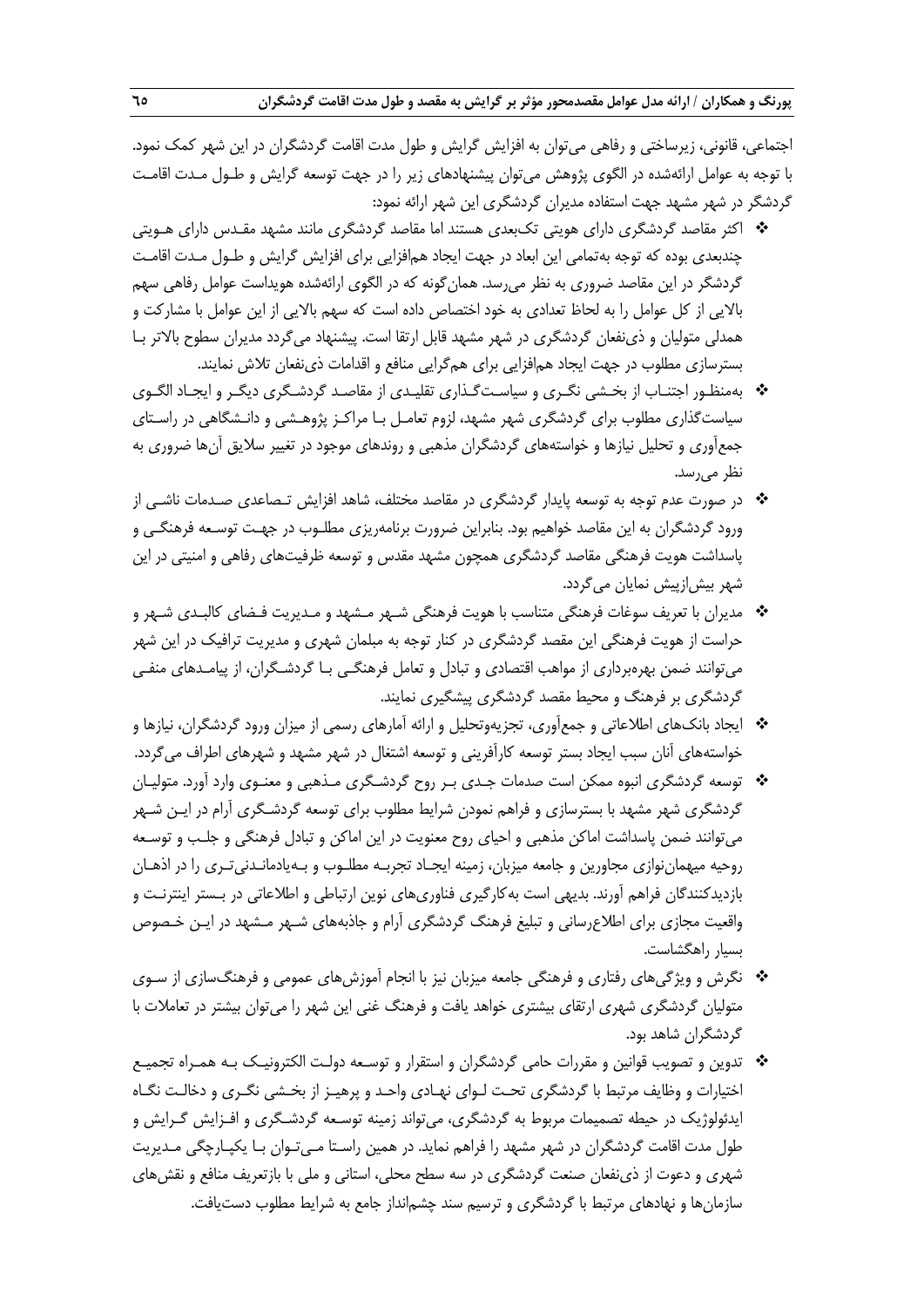با توجه به گستردگي مرحله شناسايي عوامل مقصد محور مؤثر بر گرايش و طول مدت اقامت گردشگران در مشهد و بهمنظور تقويت نتايج اين بررسي و دستيابي به راهكارهاي مطلوبتر براي افزايش گرايش و طول مدت اقامت گردشـگر در شهر مشهد پيشنهادهاي زير براي پژوهشهاي آتي خدمت محققان محترم ارائه ميگردد:

- اولويتبندي عوامل مقصد محور مؤثر بر گرايش و طول مدت اقامـت گردشـگران در شـهر مـشهد كـه در ايـن پژوهش ارائهشده است.
	- طراحي شاخصهاي كمي بهمنظور سنجش عوامل ارائهشده در اين پژوهش و ارائه راهكارهاي بهبود.
		- تدوين استراتژيهاي جذب و ماندگاري گردشگر مطابق با اولويت عوامل مؤثر بر آن.
- واكاوي فرآيند جذب و ماندگاري گردشگر با استراتژي پژوهشي داده بنياد نظاممند مبتني بر عوامل شناساييشده در اين پژوهش.

#### **تشكر و قدرداني**

بنا به اظهار نويسنده مسئول، اين مقاله حامي مالي نداشته است.

## **منابع**

- 1) ابراهيمپور، حبيب؛ بابايي، ياور؛ سخندان، الناز (1396) بررسي تأثير سرمايه اجتماعي بر مشاركت در توسعه گردشگري پايدار بـا نقش ميانجي اثرات گردشگري (مطالعه موردي، شهر سرعين)، مجله برنامهريـزي و توسـعه گردشـگري، پـاييز ،1396 دوره ،6 شماره ۲۲، صص.۱۴۳-۱۱۸.
- 2) احمدي، علي؛ شماعي، علي؛ علياكبري، اسماعيل؛ موحد، علـي (1397) تحليـل فـضايي بازتـابهـاي گردشـگري تجـاري در شهرهاي شمال غرب كشور (مطالعه موردي: شهر بانه)، فصلنامه گردشگري شهري، دوره ۵، شماره ۳، صص.۱۶۰–۱۴۳.
- 3) اكبريان رونيزي، سعيدرضا (1396) نقش گردشگري در پايداري شـهري، مـورد: شـهر سـيسـخت (شهرسـتان دنـا)، فـصلنامه گردشگري شهري، زمستان ۱۳۹۶، دوره ۴، شماره ۴، صص. ۱۲-۱.
- 4) اميني، عباس و زيدي، زهرا (1394) تأثيرات فرهنگي گردشگري در مناطق روستايي از ديـد جامعـه محلـي (مطالعـه مـوردي: روستاي ابيانه)، فصلنامه تحقيقات جغرافيايي، تابستان ١٣٩٤، دوره ٣٠، شماره ١١٧، صص. ٣٢-١٣.
- 5) آقاجاني، معصومه و فراهاني فرد، سعيد (1394) گردشگري مذهبي و عوامل مؤثر بر آن (مطالعه مـوردي ايـران)، سياسـتهـاي راهبردي و كلان، بهار ۱۳۹۴، سال ۳، شماره ۹، صص. ۶۶-۴۳.
- 6) آيتي، حميد؛ خداكرمي، فائزه؛ ملايي، كامبيز؛ آفاقپور، آتوسا (1395) بررسي تأثير عوامل كالبدي شهري بر توسـعه گردشـگري مذهبي (مطالعه موردي شهر شيراز)، شهر ايراني اسلامي، بهار ١٣٩۵، دوره ۶، شماره ٢٣، صص. ٥٩-۴٣.
- 7) بابايي، غلامرضا و مسعودي، حميد (1393) گردشگري مذهبي و اسكان موقت، تحليلي بر ارائه خدمات رفاهي به زائرين مشهد مقدس. اولين همايش بينالمللي علمي راهبردي توسعه گردشگري جمهوري اسلامي ايران، چالشها و چـشمانـدازها، مـشهد، پژوهشگاه گردشگري جهاد دانشگاهي.
- 8) بدري، سيدعلي و طيبي، صدراله (1391) بررسي عوامل مؤثر بر هزينههاي گردشگري مذهبي (مطالعه موردي: مشهد مقـدس)، مجله برنامهريزي و توسعه گردشگري، تابستان ۱۳۹۱، دوره ۰، شماره ۰، صص. ۱۷۷–۱۵۳.
- 9) پوراحمد، احمد؛ يوسفي، رشيد؛ علينيا، ياور؛ مراد پور، نبي (1394) بررسي تأثيرات گردشگري شهري بر توسعه پايدار با تأكيد بر ادراک ساکنان (مطالعه موردي: شهر بانه)، فصلنامه گردشگري شهري، پاييز ۱۳۹۴، دوره ۲، شماره ۳، صص. ۲۷۳–۲۵۳.
- 10) پورنگ، علي (1397) واكاوي تعامل معنويت و تجاريسازي برند مقاصد گردشگري مذهبي رويكرد داده بنياد (مطالعه مـوردي: شهر مشهد)، پاياننامه كارشناسي ارشد مديريت بازرگاني استراتژيك، دانشگاه بينالمللي امام رضا (ع)، شهريورماه .1397
- 11) تقوايي، مسعود و حسينيخواه، حسين (1396) برنامهريزي توسعه صنعت گردشگري مبتني بر روش آيندهپژوهي و سناريونويسي (مطالعه موردي: شهر ياسوج)، مجله برنامهريزي و توسعه گردشگري، دوره ۶ شماره ۲۳، صص.۳۰-۸.
- 12) تيموري، ايرج؛ حكيمي، هادي؛ كوششوطن، محمدعلي؛ دولتي، فاطمه (1398) واكاوي و تحليل عوامـل مـؤثر بـر گردشـگري شهر تبریز از منظر گردشگران داخلي، فصلنامه گردشگري شهري، تابستان ۱۳۹۸، دوره ۶، شماره ۲، صص. ۴۳-۳۳.
- 13) جاني، سياوش و دنيابين، فهيمه (1396) بررسي عوامل مؤثر بر تعداد و طول اقامت گردشگران ملي: مطالعه بين استاني، مجلـه برنامهريزي و توسعه گردشگري، پاييز ۱۳۹۶، دوره ۶ شماره ۲۲، صص. ۵۳-۳۰.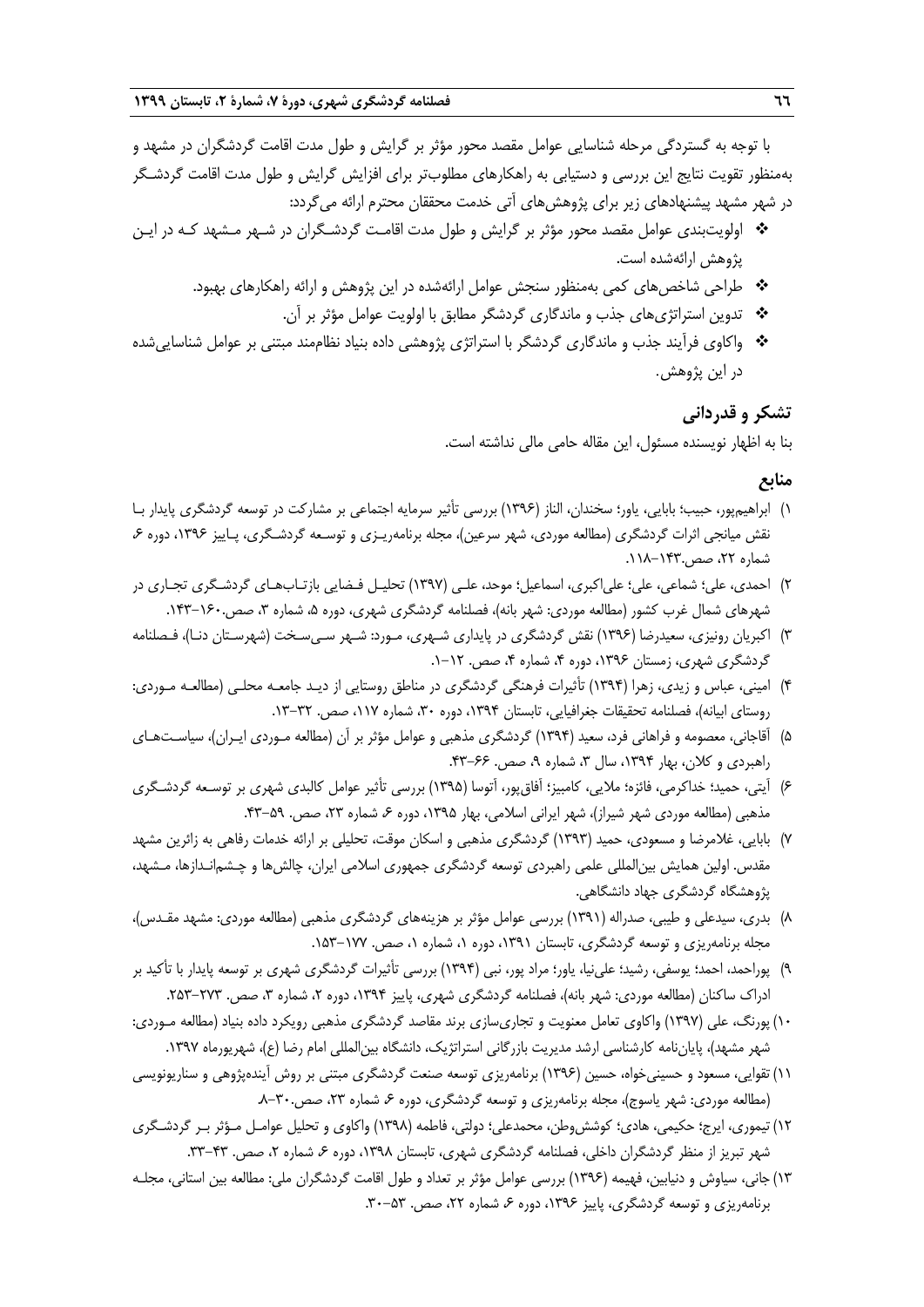- 14) جليلي گندماني، صديقه (1393) تحليل تأثير طول مدت اقامت و اندازه گروه گردشگران بـر مخـارج گردشـگري داخلـي شـهر اصفهان، پاياننامه كارشناسي ارشد مديريت، دانشگاه شيخ بهايي.
- 15) حسام، مهدي و آقاييزاده، اسماعيل (1397) واكاوي دلايل تمايل اندك گردشـگران بـه مانـدگاري در شـهر رشـت، فـصلنامه گردشگري شهري، بهار ۱۳۹۷، دوره ۵، شماره ۱، صص.۵۱-۳۵.
- 16) خاكپور، براتعلي؛ قنبري، محمد؛ ارجمند، احمد؛ عين صالحي، محمدرضا (1392) ارزيابي عوامل مؤثر بر ضعف و نارسايي قوانين حقوقي گردشگري در ايران با رويكرد تحليل شبكه، برنامهريزي و توسعه گردشگري، سال ۲، شماره ۵، صص.۱۱۰-۹۴.
- 17) خبرگزاري جمهوري اسلامي (28 ديماه 1397). چـالشهـاي اقتـصاد گردشـگري مـذهبي در مـشهد، كـد خبـر ،83174983 https://www.irna.ir/news/83174983 :برگرفته از لينك:
- 18) داناييفرد، حسن و امامي، سيدمجتبي (1386) راهبردهاي پژوهش كيفي: تأملي بر نظريهپردازي داده بنيـاد، انديـشه مـديريت، پاييز و زمستان ۱۳۸۶، دوره ۲، شماره ۱، صص. ۹۳–۶۹.
- 19) دوستي، فرشته؛ زال، محمدحسن؛ رمضانزاده لسبويي، مهدي (1398) سنجش ظرفيتهاي گردشـگري خـلاق در كـلانشـهر تبريز، فصلنامه گردشگري شهري، تابستان ۱۳۹۸، دوره ۶، شماره ۲، صص. ۱۳-۱.
- 20) دهشيري، محمدرضا (1393). بررسي نقش عوامل زمينهاي بر اهميت به توسعه گردشگري بينالمللي (مطالعه موردي: نگـرش مديران و كارشناسان سازمان ميراث فرهنگي، صنايعدستي و گردشگري)، مجله برنامهريزي و توسعه گردشـگري، بهـار ،1393 سال ۳، شماره ۸، صص. ۱۲۶-۱۰۸.
- 21) رحمانسرشت، حسين و هرندي، عطاءاالله (1396) مدلي براي كنترل راهبردي حاكميت شركتي با استفاده از اسـتراتژي تئـوري داده بنياد كلاسيك، پژوهش هاي مديريت عمومي، پاييز ۱۳۹۶، سال ۱۰، شماره ۳۷، صص. ۵۸–۲۹.
- 22) رفيعي، هادي؛ پارساپور، سارا؛ رهنما، علي (1395) عوامل اقتصادي اجتماعي مؤثر بر ماندگاري گردشگران داخلي (موردمطالعـه: شهر مشهد)، مطالعات اجتماعي گردشگري، تابستان ۱۳۹۵، سال ۴، شماره ۷، صص. ۳۵–۸.
- 23) رفيعي، هادي؛ شاهنوشي، ناصر؛ رحماني، فاطمه؛ حاتمي، عليرضا؛ شاكري، مجتبي (1388) بررسي وضعيت اقتـصادي زائـرين و عوامل مؤثر بر ماندگاري آنها، طرح پژوهشي به كارفرمايي معاونت پژوهش و فناوري جهاد دانشگاهي خراسان رضوي.
- 24) سقايي، مهدي؛ خواجوي، محمد؛ اسلامي، عليرضا (1393) واكاوي ضريب ماندگاري پـايين گردشـگران در اسـتان گلـستان بـا تأكيد بر گردشگران عبوري، اولين همايش بينالمللي علمي راهبردي توسعه گردشگري جمهوري اسلامي ايـران، چـالشهـا و چشماندازها، مشهد: پژوهشگاه گردشگري جهاد دانشگاهي.
- 25) سهرابي، ابوالفضل؛ روحالاميني، مهدي؛ حسيني اميري، سيد محمود؛ نقدي، بهمـن (1395) نقـش مـديريت كيفيـت و مـسائل زيستمحيطي در كسب مزيت رقابتي مؤسسات هتلداري مناطق شمالي كشور، مديريت كسبوكار، دوره ٨، شماره ٣٠، صص. .59-75
- 26) شفيعي، زاهد و محمدي، امين (1393) بررسي تأثيرات توسعه گردشـگري بـر جامعـه ميزبـان : نمونـه مـوردي شـهر چادگـان، جغرافياي سرزمين، بهار ١٣٩٣، دوره ١١، شماره ١، پياپي ۴١، صص. ٩٠-٧٧.
- 27) شيرخدايي، ميثم؛ نجات، سهيل؛ اسفيداني، محمدرحيم؛ شاهي، محبوبه (1394) بررسي تأثير برجستگي برند بـر وفـاداري برنـد مقصد گردشگري، مطالعات مديريت گردشگري، زمستان ۱۳۹۴، دوره ۱۰، شماره ۳۲، صص. ۱۲۹–۱۱۱.
- 28)عابسي، سعيد؛ شمسالهي، سارا و شاهطهماسبي، اسماعيل (1392) بررسي كارايي نسبي مديريت گردشگري استانهاي كـشور در برنامه سوم و چهارم توسعه، راهبرد اقتصادي، زمستان ۱۳۹۲، سال ۲، شماره ۷، صص. ۱۹۸ –۱۷۹.
- 29)عظيمي هاشمي، مژگان؛ شريعتي مزيناني، سعيد؛ اعظم كاري، فائزه (1391) مؤلفههاي اجتماعي- فرهنگي شهر زيارتي پايـدار (موردمطالعه: شهر مشهد)، مجله مطالعات اجتماعي ايران، دوره ۶، شماره ۳ - ۴، صص. ۱۵۶-۱۳۱.
- 30) فروغزاده، سيمين؛ شريعتي مزيناني، سعيد؛ دانايي سيج، مجيد (1391) تحليل جامعهشناختي مدت اقامت زائرين ايراني در شـهر مشهد. مطالعات اجتماعي ايران، پاييز ١٣٩٢، دوره ۶، شماره ٣ - ۴، صص. ١٧٩-١٨٧.
- 31) لحميان، رضا؛ عبوري، مهدي؛ براري، معصومه (1392) نقش مبلمان شهري در توسـعه گردشـگري، مطالعـه مـوردي : شـهري ساري، آمايش جغرافيايي فضا، زمستان ١٣٩٢، دوره ٣، شماره ١٠، صص. ١٢٠–١٠١.
- 32) موسوي، ميرنجف؛ ابراهيمزاده، عيسي؛ كاظميزاد، شمساالله؛ قنبـري، حكيمـه (1392) تحليـل عوامـل مـؤثر بـر رضـايتمندي گردشگران خارجي از كاركردها و زيرساختهاي گردشگري شهر قم، مطالعات و پژوهشهاي شهري و منطقهاي، پـاييز ،1392 سال ۵، شماره ۱۸، صص. ۸۸–۶۹.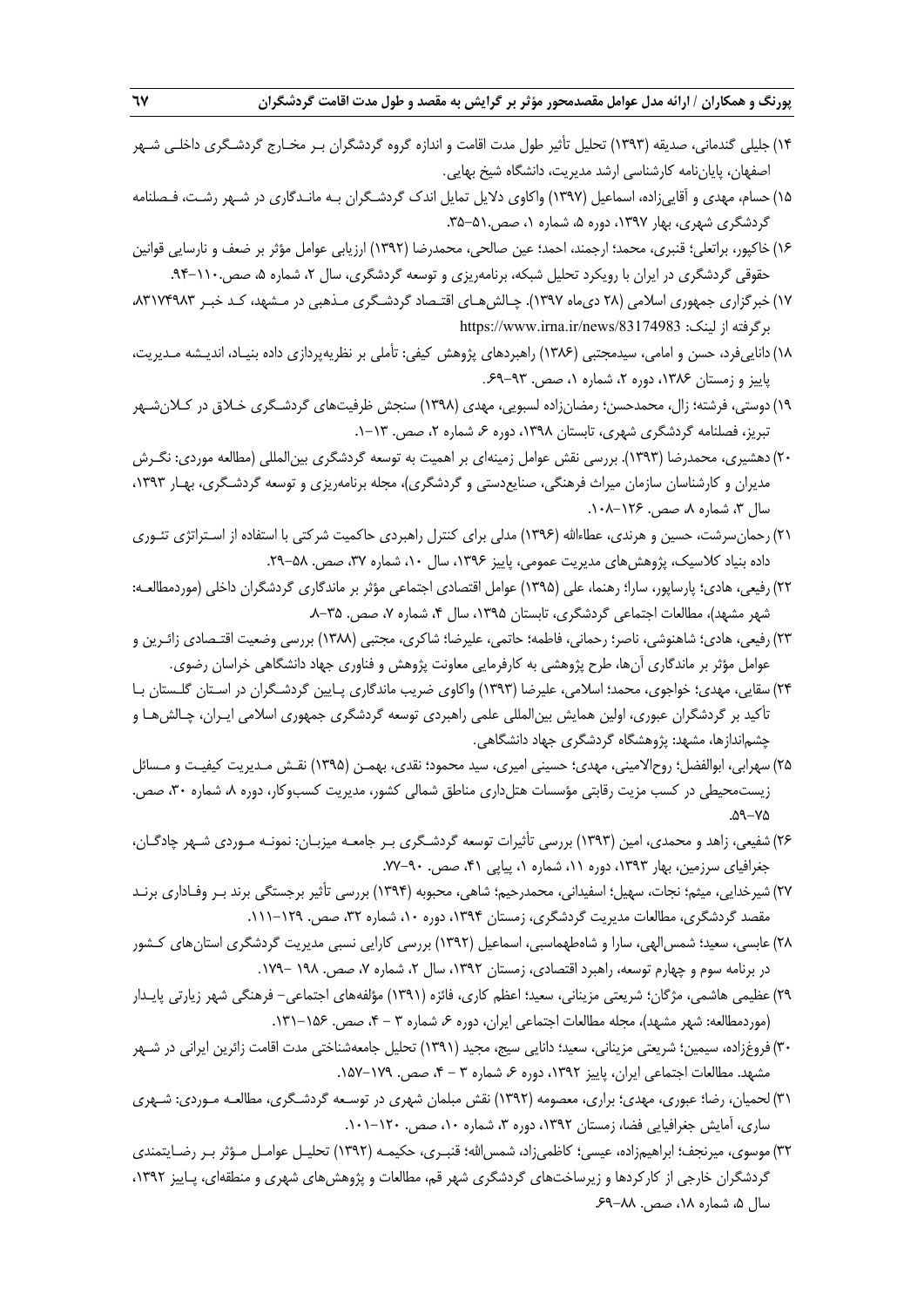33) مهرابي، اميرحمزه؛ خنيفر، حسين؛ اميري، علينقي؛ زارعي متين، حسن؛ جندقي، غلامرضا (1390) معرفي روششناسـي نظريـه داده بنياد براي تحقيقات اسلامي (ارائه يك نمونه)، مديريت فرهنگسازماني، دوره ،9 شماره ،23 صص.5-30.

34) نعيمآبادي، نازنين؛ سليمي سبحان، محمدرضا؛ جوان، فرهاد؛ هاشمزهي، سـودابه (1397) سـنجش رضـايتمنـدي گردشـگران ورزشي از امنيت مناطق ساحلي (موردمطالعه: شهرستان چابهار)، مطالعات امنيـت اجتمـاعي، دوره،9 شـماره ،53 صـص. -158  $.171$ 

- 35) نودهي، فرامرز؛ بهروان، حسين؛ يوسفي، علي؛ محمـدپور، احمـد (1393). بازشناسـي مفهـوم سـوغات در گردشـگري مـذهبي، فصلنامه راهبرد اجتماعي فرهنگي، پاييز ١٣٩٣، دوره ٣، شماره ١٢، صص. ١٣٧-١١٥.
- 36) Adongo, C. A. & Badu-Baiden, F. & Boakye, K. A. A. (2017) The tourism experience-led length of stay hypothesis, Journal of outdoor recreation and tourism, No.18, pp.65-74.
- 37) Aguilar, M. I. & Díaz, B. (2019) Length of stay of international tourists in Spain: A parametric survival analysis, Annals of Tourism Research, No.79, pp. 102768.
- 38) Alegre, J. & Pou, L. (2006) The length of stay in the demand for tourism, Tourism management, Vol.27, No.6, pp.1343-1355.
- 39) Alén, E. & Nicolau, J. L. & Losada, N. & Domínguez, T. (2014) Determinant factors of senior tourists' length of stay, Annals of Tourism Research, No.49, pp.19-32.
- 40) Alghafri, I. H. (2009) Critical Success Factors for an E-tourism Services Implementation Initiative (Doctoral dissertation).
- 41) Ashton, A. S. (2017) An investigation of a decisionmaking process. CAUTHE 2017: Time for Big Ideas? Re-thinking The Field for Tomorrow, [online]. In: Lee, Craig (Editor) 73.
- 42) Barros, C. P. & Machado, L. P. (2010) The length of stay in tourism, Annals of Tourism Research, Vol.37, No.3, pp.692-706.
- 43) Barros, C. P. & Correia, A. & Crouch, G. (2008) Determinants of the length of stay in Latin American tourism destinations, Tourism Analysis, Vol.13, No.4, pp.329-340.
- 44) Corbin, J. & Strauss, A. (2008) Techniques and procedures for developing grounded theory. Basics of Qualitative Research, 3rd ed; Sage: Thousand Oaks, CA, USA.
- 45) De Menezes, A. G. & Moniz, A. & Vieira, J. C. (2008) The determinants of length of stay of tourists in the Azores, Tourism Economics, Vol.14, No.1, pp.205-222.
- 46) Duman, T. & Ozbal, O. & Duerod, M. (2018) The role of affective factors on brand resonance: Measuring customer-based brand equity for the Sarajevo brand, Journal of destination marketing  $\&$ management, No.8, pp.359-372.
- 47) Glaser, B. G. (2002) Conceptualization: On theory and theorizing using grounded theory. International journal of qualitative methods, Vol.1, No.2, pp. 23-38.
- 48) Glaser, B. G. & Holton, J. (2007) Remodeling grounded theory. Historical Social Research/Historische Sozialforschung. Supplement, Journal Virtual, Vol.1, No.1, pp.47-68.
- 49) Gokovali, U. & Bahar, O. & Kozak, M. (2007) Determinants of length of stay: A practical use of survival analysis, Tourism management, Vol.28, No.3, pp.736-746.
- 50) Grigolon, A. B. & Borgers, A. W. & Kemperman, A. D. & Timmermans, H. J. (2014) Vacation length choice: A dynamic mixed multinomial logit model, Tourism Management, No.41, pp.158-167.
- 51) Hall, D. R. (Ed.) (2017) Tourism and geopolitics: Issues and concepts from Central and Eastern Europe. CABI.
- 52) Jackman, M. & Lorde, T. & Naitram, S. & Greenaway, T. (2020) Distance matters: the impact of physical and relative distance on pleasure tourists' length of stay in Barbados, Annals of Tourism Research, No.80, pp.102794.
- 53) Jacobsen, J. K. S. & Gössling, S. & Dybedal, P. & Skogheim, T. S. (2018) Exploring length of stay: International tourism in south-western Norway, Journal of Hospitality and Tourism Management, No.35, pp.29-35.
- 54) Jovanović, S. & Ivana, I.L.I.Ć. (2016) Infrastructure as important determinant of tourism development in the countries of Southeast Europe, Ecoforum journal, Vol.5, No.1, pp.1-34.
- 55) Liu, J. & Qu, H. & Huang, D. & Chen, G. & Yue, X. & Zhao, X. & Liang, Z. (2014) The role of social capital in encouraging residents' pro-environmental behaviors in community-based ecotourism, Tourism Management, No.41, pp.190-201.
- 56) Manzoor, F. & Wei, L. & Asif, M. (2019) The Contribution of Sustainable Tourism to Economic Growth and Employment in Pakistan, International journal of environmental research and public health, Vol.16, No.19, pp.3785.
- 57) Martinez-Garcia, E. & Raya, J. M. (2008) Length of stay for low-cost tourism, Tourism management, Vol.29, No.6, pp.1064-1075.
- 58) Montaño, J. & Rosselló, J. & Sansó, A. (2019) A new method for estimating tourists' length of